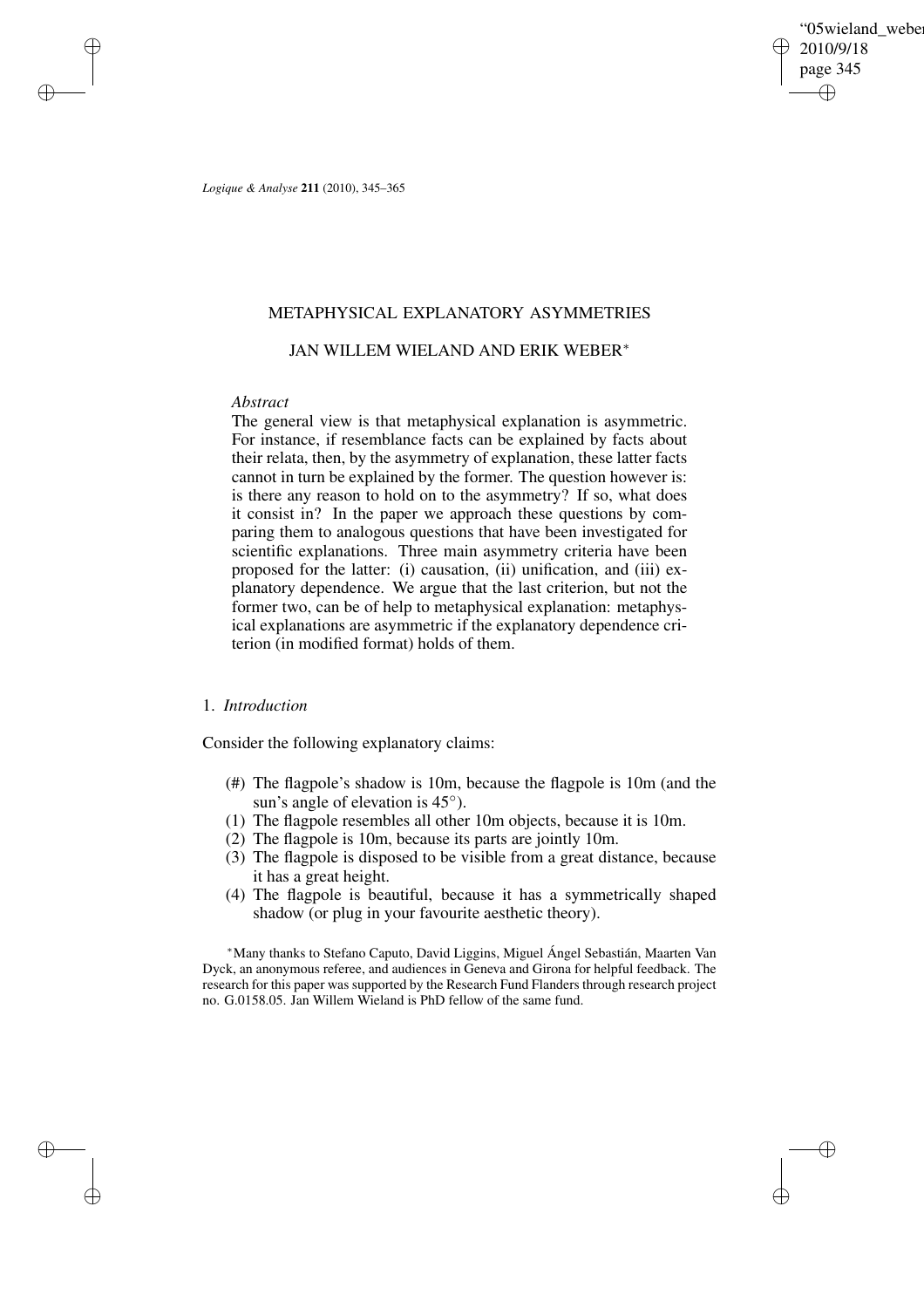✐

#### 346 JAN WILLEM WIELAND AND ERIK WEBER

- (5) The proposition that the flagpole is 10m is true, because the fact that the flagpole is 10m exists.
- (6) The singleton {flagpole} exists, because the flagpole does.
- (7) We think about the flagpole's shadow, because our brain parts such and such are active.
- (8) The flagpole has the property 'being such that all of us think of its shadow', because all of us think of its shadow.

(#) is an ordinary claim, whereas (1)–(8) are less ordinary. The latter are metaphysical explanatory claims, or at least candidates thereof, where respectively resemblance facts are explained by facts about their relata (e.g. Armstrong 1978: 50–1); facts about wholes by facts about their parts (e.g. Kim 1994: 67); dispositional facts by categorical facts (e.g. Ruben 1990: 225–30); evaluative facts by non-evaluative facts (e.g. Kim 1990); the truth of propositions by their truthmakers (e.g. Rodriguez-Pereyra 2005); facts about classes by facts about their members (e.g. Correia 2005); mental facts by neurophysiological facts (e.g. Kim 1990); and Cambridge facts by non-Cambridge facts (Kim 1974).

In this paper we shall not deal, in general, with the important issue what might discern  $(1)$ – $(8)$  from  $(#)$ . Rather, we will be focussing on only one aspect of them, i.e. their supposed asymmetry.<sup>1</sup> Take notice:

One explains the truth of the proposition that the rose is red in terms of the rose's being red, but not vice versa. (Rodriguez-Pereyra 2005: 21)

It is natural to assert that things resemble each other because they have something in common, counter-intuitive to say that they have something in common because they resemble each other. (Armstrong 1978: 50)

Often it is thought, and claimed, that a thing has a supervenient property because, or in virtue of the fact that, it has the corresponding base property, or that its having the relevant base property explains why it has the supervenient property. All these relations are essentially asymmetric. (Kim 1990: 16)

✐

✐

✐

<sup>&</sup>lt;sup>1</sup> In the present debate asymmetry is understood locally, i.e. one explanatory claim can be asymmetric  $(X \in \mathbb{R})$  and not so that Y explains X), even if not all of them are. By this usage, which we shall follow, there can be explanatory asymmetries in the plural: each explanatory claim that is asymmetric constitutes an 'explanatory asymmetry'.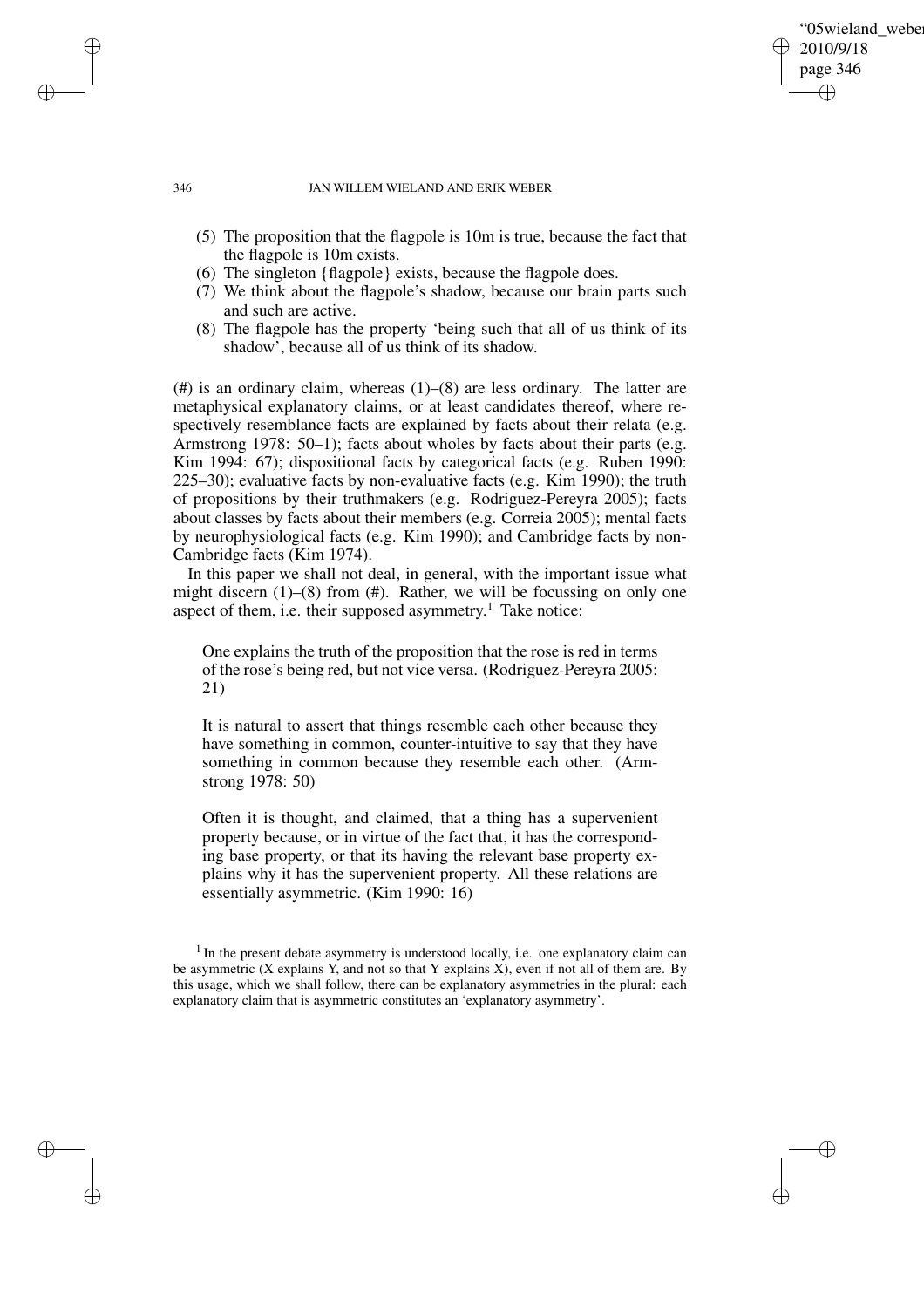✐

✐

✐

METAPHYSICAL EXPLANATORY ASYMMETRIES 347

'05wieland\_weber

2010/9/18 page 347

✐

✐

✐

✐

a is prior to  $\{a\}$  insofar as the existence of a explains, or helps explain, the existence of  $\{a\}$  — while the converse is false. (Correia 2005: 53)

Asymmetry is the consensus, and to our knowledge nobody ever denied, or even questioned it. It would follow that all of the following claims are false (or, if they are true, that  $(1)$ – $(8)$  are false):

- (1∗ ) The flagpole is 10m, because it resembles all other 10m objects.
- (2∗ ) The flagpole's parts are jointly 10m, because the flagpole is 10m.
- (3∗ ) The flagpole has a great height, because it is disposed to be visible from a great distance.
- (4∗ ) The flagpole has a symmetrically shaped shadow, because it is beautiful.
- (5∗ ) The fact that the flagpole is 10m exists, because the proposition that the flagpole is 10m is true.
- (6∗ ) The flagpole exists, because the singleton {flagpole} does.
- (7∗ ) Our brain parts such and such are active, because we think about the flagpole's shadow.
- (8∗ ) All of us think of the flagpole's shadow, because the flagpole has the property 'being such that all of us think of its shadow'.

Hence quite a lot follows from the asymmetry of explanation. In this paper we address two interrelated questions:

- Is there a good reason for regarding metaphysical explanations as asymmetric, or is this just a widespread prejudice?
- If there is asymmetry, what is its nature?

We tackle these questions by comparing them to analogous questions that have been investigated for scientific explanations, and proceed as follows. In Sect. 2 we briefly describe how the asymmetry problem has arisen in the literature on scientific explanation. In Sect. 3 we discuss the most popular tool for dealing with the problem, viz. causation. In Sects 4–5 we discuss two alternative criteria that have been proposed: unification and explanatory dependence. In Sect. 6 we spell out the metaphysical explanations (1)–(8), and in Sect. 7 we investigate whether the three criteria from Sects 3–5 can be applied to those cases. Sect. 8 concludes our investigation.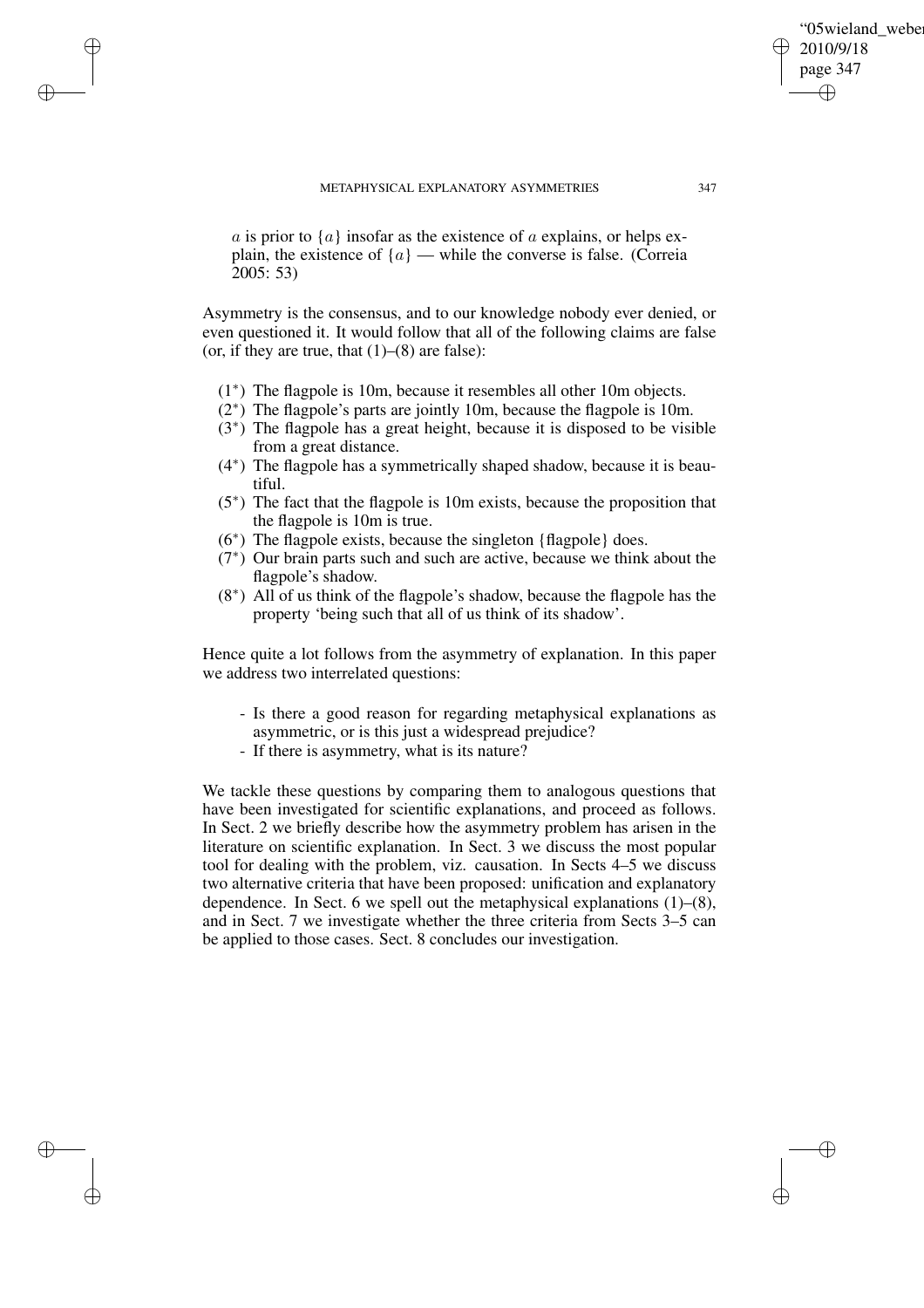'05wieland weber 2010/9/18 page 348 ✐ ✐

✐

✐

#### 348 JAN WILLEM WIELAND AND ERIK WEBER

### 2. *Nomic expectability*

✐

✐

✐

✐

According to Hempel's deductive-nomological model of scientific explanation (Hempel & Oppenheim 1948; Hempel 1965), the tuple  $\langle L, C_1, \ldots C_k \rangle$ is a potential explanans for sentence E exactly if:

- L is a sentence which describes an universal law;
- $-C_1, \ldots, C_k$  are sentences which describe particular conditions;
- E is deductively derivable from the conjunction of  $L, C_1, \ldots C_k$ ;
- E is not deductively derivable from  $C_1, \ldots, C_k$  alone.

Furthermore,  $\langle L, C_1, \ldots C_k \rangle$  is a *true* explanans for E iff it is a potential explanans for E and all premises (both laws and conditions) are true. Consider the famous flagpole example (it seems to originate from a suggestion of Bromberger to Hempel, see Bromberger 1992: 8):

|    | (F1) L $s = h/\tan(a)$ .                        |
|----|-------------------------------------------------|
|    | $C_1$ The height of the flagpole is 10m.        |
|    | $C_2$ The angle of elevation of the sun is 45°. |
| Н. | The shadow of the flagpole is 10m.              |

In this case, the length of the shadow  $(s)$  is explained by the geometrical law coupled with the height of the flagpole  $(h)$  and the angle of elevation of the sun  $(a)$ . E is deductively derivable from the conjunction of L (which is put as a geometrical law, but may be specified in physical terms, i.e. that light travels in straight lines),  $C_1$  and  $C_2$ , but not from  $C_1$  and  $C_2$  alone. And if both L, and  $C_1$  and  $C_2$  are true, we have a true explanans for E. This is basically Hempel's seminal theory of (deductive) scientific explanation.

As is well-known, among other problems it faces the asymmetry problem. We just saw that by Hempel's model the length of the shadow receives an explanation. But the same can be done for the height of the flagpole:

- $(F2) L$   $h = s \cdot \tan(a)$ .
	- $C_1$  The shadow of the flagpole is 10m.
	- $C_2$  The angle of elevation of the sun is 45°.

E The height of the flagpole is 10m.

So by the geometrical law plus the angle of elevation of the sun, we can both explain the length of the shadow by the height of the flagpole (derivation F1), and vice versa (derivation F2). This should not surprise us: filling out two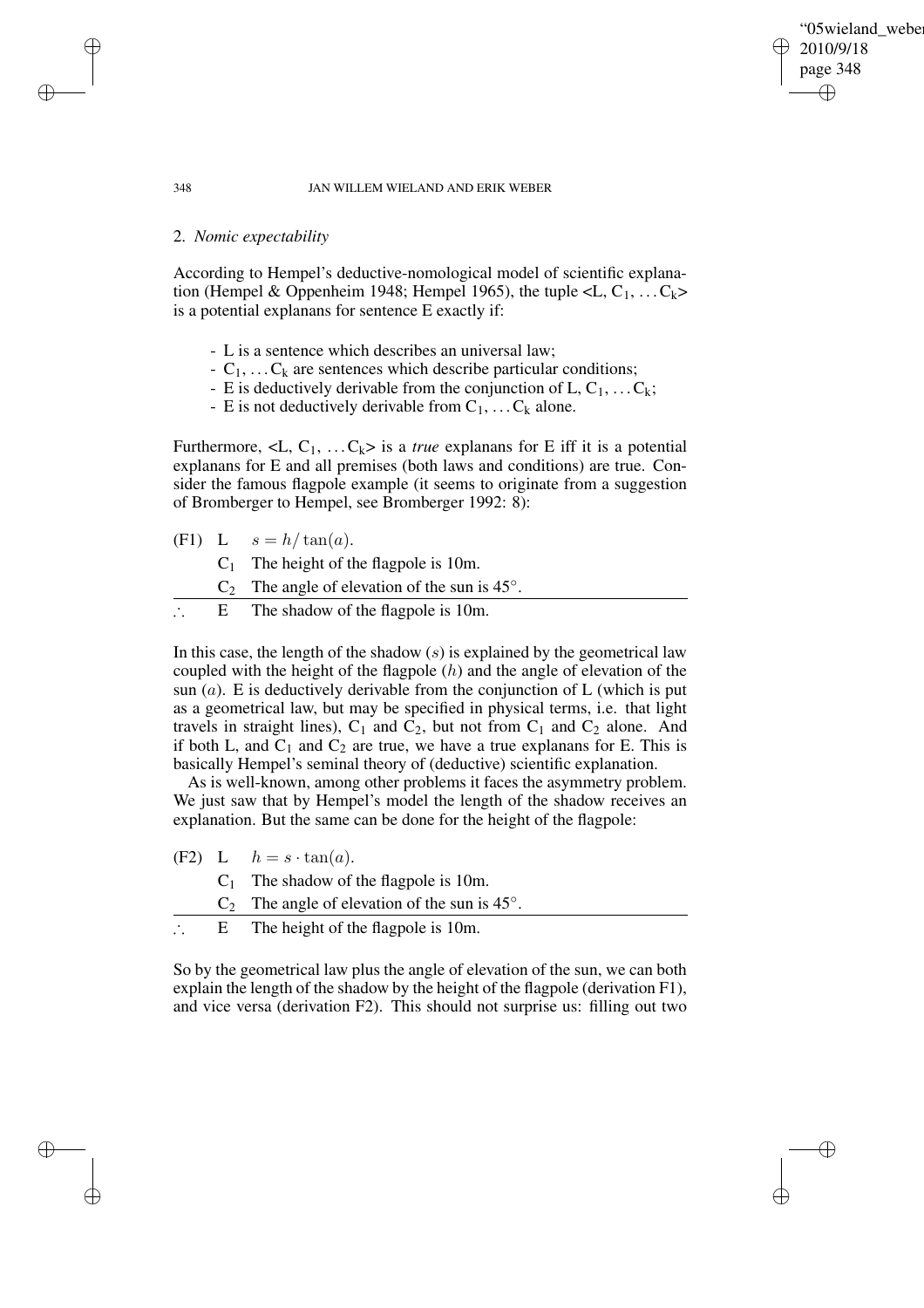#### METAPHYSICAL EXPLANATORY ASYMMETRIES 349

of the three variables, will give us (and so explain, according to Hempel) the third, no matter which one it is. This is a very counterintuitive result however: intuitively, almost everyone agrees that the length of the shadow can be explained by the flagpole's height, but its height cannot be explained by the length of its shadow.

Interestingly, Hempel's own response to the problem is that our intuitions are mistaken, and have to be corrected by philosophical analysis (1965: 352– 4). For him, explanations are the instruments by which understanding of the world is achieved. So understanding the world is the intellectual benefit we can acquire by constructing explanations. What does this understanding of the world consist in?

Thus a D-N Explanation answers the question 'Why did the explanandum-phenomenon occur?' by showing that the phenomenon resulted form certain particular circumstances, specified in  $C_1$ ,  $C_2$ ,  $\ldots$  C<sub>k</sub>, in accordance with the laws L<sub>1</sub>, L<sub>2</sub>,  $\ldots$  L<sub>r</sub>. By pointing this out, the argument shows that, given the particular circumstances and the laws in question, the occurrence of the phenomenon was to be expected; and it is in this sense that the explanation enables us to understand why the phenomenon occurred. (Hempel 1965: 337)

In other words: understanding must be identified with nomic expectability (i.e. expectability based on laws), and this is the one and only intellectual benefit we can acquire by constructing explanations. Once we realise that understanding equals expectability, we can get rid of our bad intuitions, and realise that explanations are symmetric. Why is the flagpole's height 10 meters? Because the shadow is 10 meters, and, coupled with information about light and the sun's position, the height can be expected on the basis of this. That's all.

Yet most philosophers of science were not convinced by Hempel's attempt to juggle away the asymmetry problem. The most popular path to solve the problem, and thus to rule out derivation F2 as non-explanatory, undoubtedly consists in invoking causation. This path will be discussed in the next section.

### 3. *Causation*

✐

✐

✐

✐

After describing the flagpole case, among other counterexamples to Hempel's model, Hausman says (what many have suggested before):

✐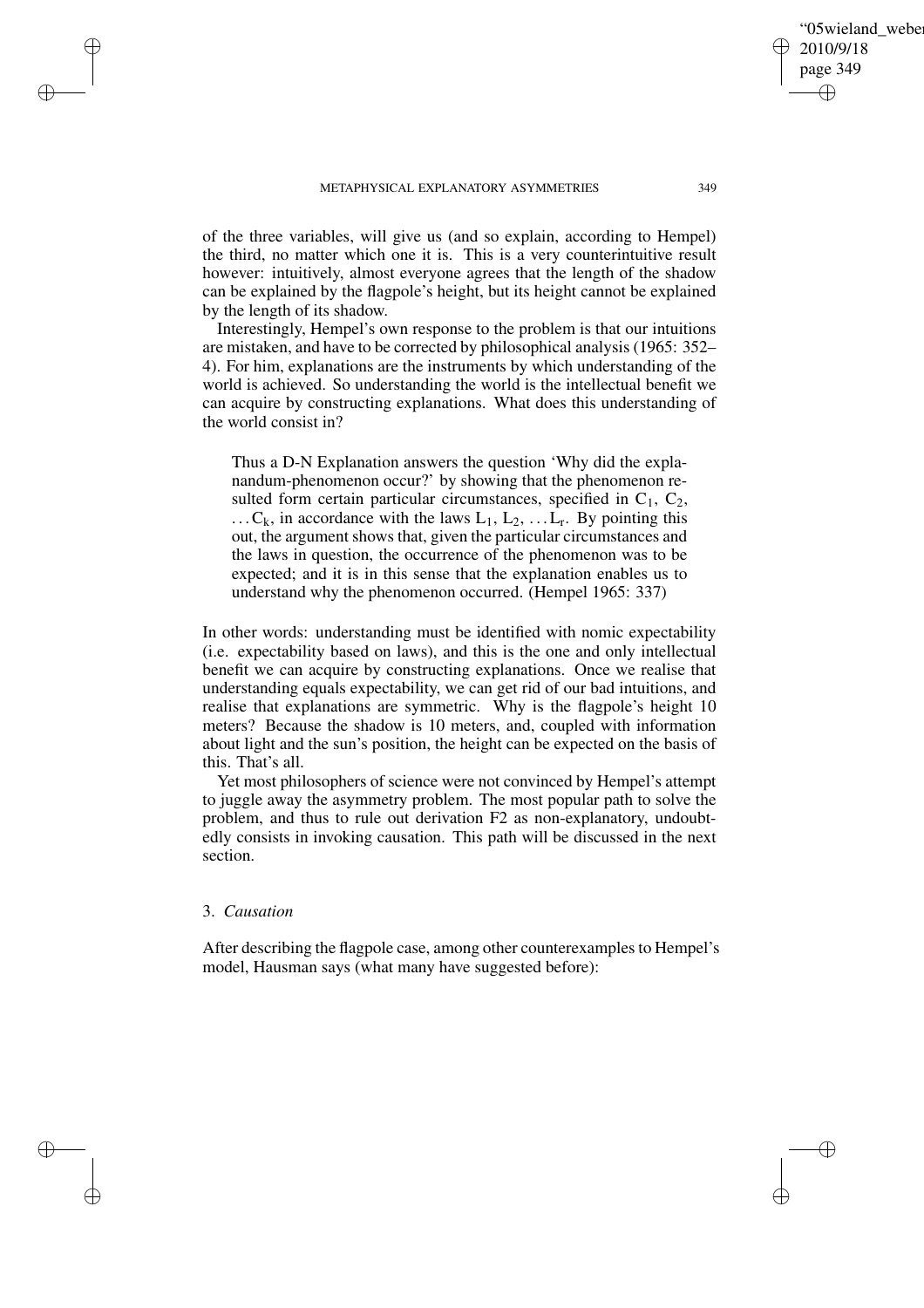05wieland weber 2010/9/18 page 350 ✐ ✐

✐

✐

350 JAN WILLEM WIELAND AND ERIK WEBER

The most plausible diagnosis of these cases of D-N arguments that are not explanations is that the premises in these arguments fail to focus on the causes of the phenomena described in their conclusions. (1998: 157)

The solution corresponding to this diagnosis is straightforward: only derivations from causes (causal derivations) are explanatory, derivations from effects are not. The literature hosts a wide variety of criteria for distinguishing causes and effects (in terms of causal mechanisms, counterfactual dependence, probabilities, or whatnot). In the following we take up Hausman's criterion of independent alterability which is explicitly put forward for the D-N model. That is, Hausman holds on to the idea that explanations are arguments. He simply adds a criterion which ensures that the factors in the explanans are causes of the fact to be explained. The criterion is that D-N arguments are explanations iff:

for every pair of variables, X and Y, whose values are specified in a derivation, if the value of X were changed by intervention, then the value of Y would be unchanged. (1998: 167)

In general, D-N arguments that cite causes in the explanans satisfy this criterion, whereas those that cite effects do not. It works as follows in the flagpole case. For X take the sun's angle of elevation, and suppose we change it from  $45^\circ$  to, say,  $20^\circ$  (e.g. by way of mirrors). Then the sun's angle of elevation is independently alterable relative to the other conditions specified in the derivation just in case it does not affect them. This holds for the flagpole's height, but not for its shadow. If we change the sun's angle of elevation, the flagpole's height remains unaffected, but a change of the shadow would automatically follow. Furthermore, because derivation F1, but not F2, satisfies this criterion of independent alterability, only F1 is explanatory.

Now for the motivation. How can causation as additional condition be justified? Why would causation matter to explanation? Or again: why do causes explain their effects, but effects not their causes? First, it can be argued that causal derivations, as opposed to non-causal derivations, provide knowledge that is useful from a practical point of view. Here are some examples of practical functions which causal explanations can have:

- Suppose that two students, A and B, hand in a quasi-identical copy of a written exam. There are some plausible explanations: there might be a source C which has communicated answers to both A and B; or A has copied B's answers, or vice versa. Suppose it turns out that A has copied from B, while B did not cooperate. If anyone needs to

✐

✐

✐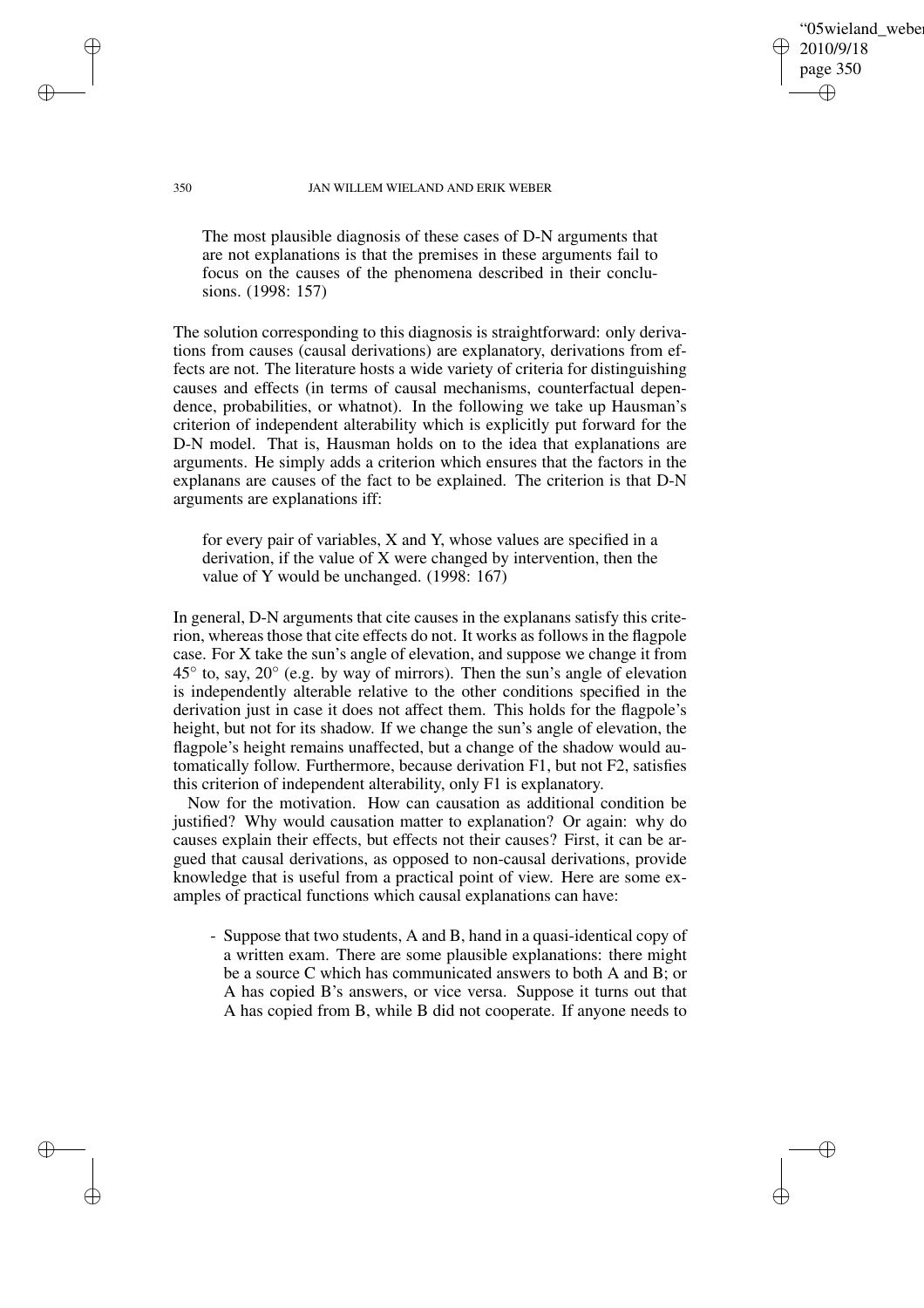#### METAPHYSICAL EXPLANATORY ASYMMETRIES 351

✐

✐

✐

✐

be punished, it must be A, not B. This shows that explaining a fact (in case: the similarities) is sometimes motivated by the importance the explanation has for determining our attitude towards other people (in case: punish A, B, or both). In general causal explanation can be important for our legal or moral judgments.

- When the space shuttle Challenger exploded on 28 January 1986, a committee of twelve investigators tried to find an explanation. This search was attitude-related (NASA wanted to know who was responsible), but also aimed at preventing similar accidents in the future.
- If a physician tries to explain the symptoms of his patient (by invoking a disease that causes them) or a car mechanic tries to determine why a car does not work, these explanations are motivated by the desire to restore the original state of the object.

These three functions relate to explanations of particular events. If the explanandum is more generic (e.g. a pattern of behaviour, or the incidence of a disease in a society) then the practical function is also more generic: the explanation provides an effective strategy to manipulate the explanandum. For example, if part of the explanation of why lung cancer occurs, is that people smoke, the practical use of this explanation lies in the fact at convincing people to stop smoking is an effective strategy for reducing the incidence of lung cancer. If an explanation request (why-question) is motivated by one of the practical functions mentioned above (or a similar one) this entails that the answer must be a causal explanation. This is how causation as additional constraint can often be justified in the context of scientific explanations.

A second argument is that independent alterability, and so causation, accounts for predictability (Hausman 1998: 170–2). We can correctly predict what will happen if something happens to one of the conditions in case they are independently alterable. But this is not possible if they are not. So if we change the angle in F1 (to 20°, say), we can still correctly predict the shadow's length (for we can safely assume that the height remains the same during our intervention):

(F1<sup>\*</sup>) L  $s = h/\tan(a)$ .  $C_1$  The height of the flagpole is 10m.  $C_2$  The angle of elevation of the sun is 20 $^{\circ}$ . E The shadow of the flagpole is  $\pm 27.5$ m.

But if we similarly change the angle in F2, we cannot predict the flagpole's height, for we do not know the new length of the shadow:

'05wieland weber

2010/9/18 page 351

✐

✐

✐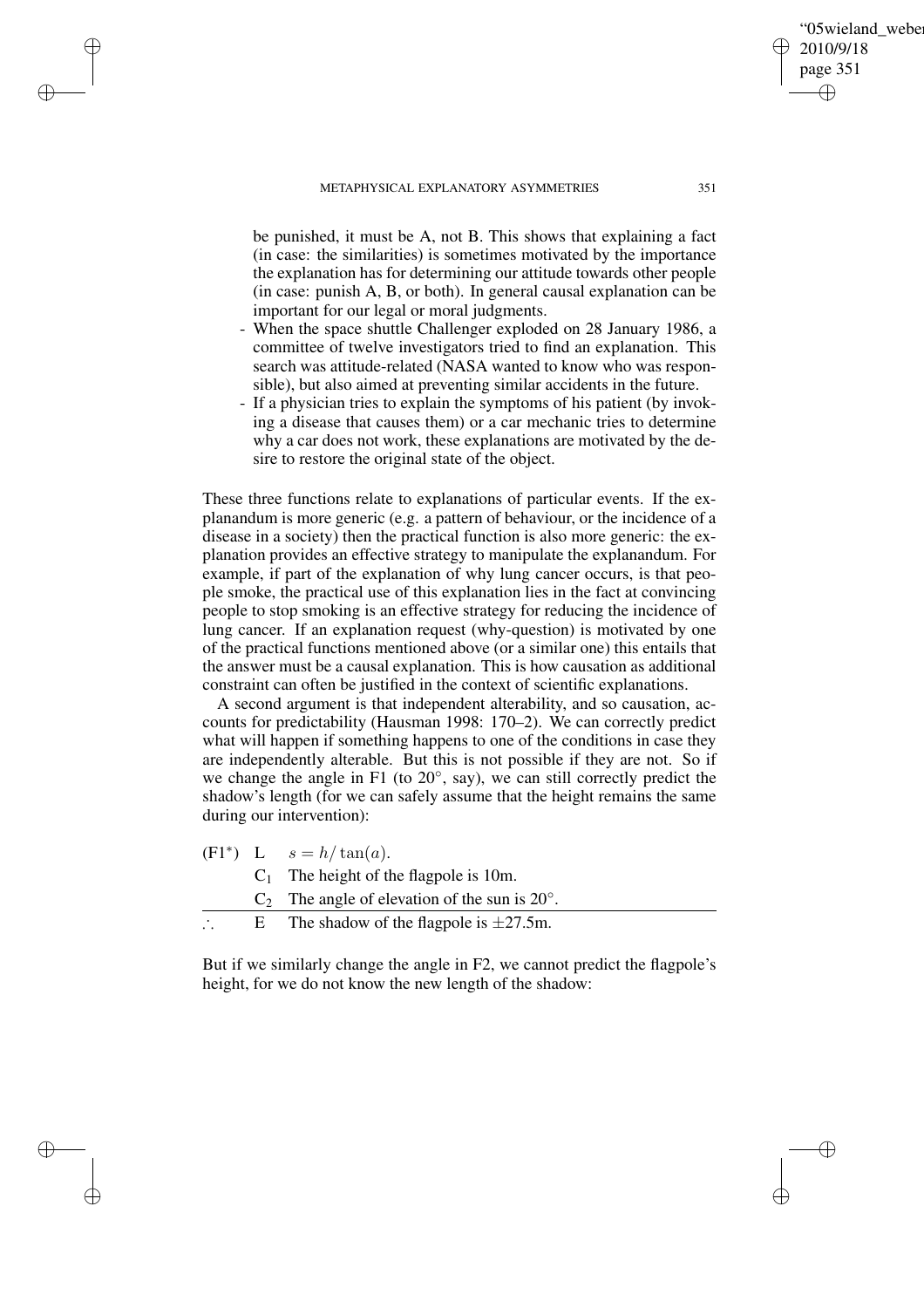✐

352 JAN WILLEM WIELAND AND ERIK WEBER

|    | $(F2^*)$ L $h = s \cdot \tan(a)$ .              |
|----|-------------------------------------------------|
|    | $C_1$ The shadow of the flagpole is ? meters.   |
|    | $C_2$ The angle of elevation of the sun is 20°. |
| Е. | The height of the flagpole is ? meters.         |

And if we keep the old value of the length (i.e. 10m), we would get an incorrect result (i.e.  $\pm 3.6$ m), for we cannot assume that the shadow's length remains the same. Generally, causal explanations enable more correct predictions of future events. Note that this is also a practical reason for preferring causal explanations. In the cases we mentioned before, causation was indispensable for practical reasons (e.g. manipulation). Here it is not indispensable, but causal knowledge is better. But it is better for a practical reason: predictions. This will be important in Sect. 7. Let us turn to the next criterion.

### 4. *Unification*

As we have seen in Sect. 2, Hempel identifies understanding with being able to show that the explanandum event could have been expected on the basis of certain laws and conditions. Kitcher (1981, 1989) identifies scientific understanding with unification. Unification can be provisionally characterized as systematic predictability: unifying our experiences amounts to showing that the particular events and regularities we have observed, could have been predicted by using a limited number of argument patterns over and over again. In Kitcher's view, all explanations are deductive arguments, but not vice versa: only arguments that unify have explanatory power.

The central concept in Kitcher's theory of explanation and understanding is *argument pattern*. An argument pattern is a triple of (i) a sequence of schematic sentences, (ii) a set of sets of filling instructions, and (iii) a classification. A schematic sentence is an expression obtained by replacing some, but not necessarily all, of the non-logical expressions in a sentence with dummy letters. The filling instructions are directions for replacing the dummy letters. An argument pattern contains one set of filling instructions for each entry of the sequence of schematic sentences. A classification describes the inferential characteristics of a sequence of schematic sentences. An example:

*Sequence of schematic sentences*  $(1)$  a is a P. (2) All Ps are bald.  $(3)$  a is bald.

✐

✐

✐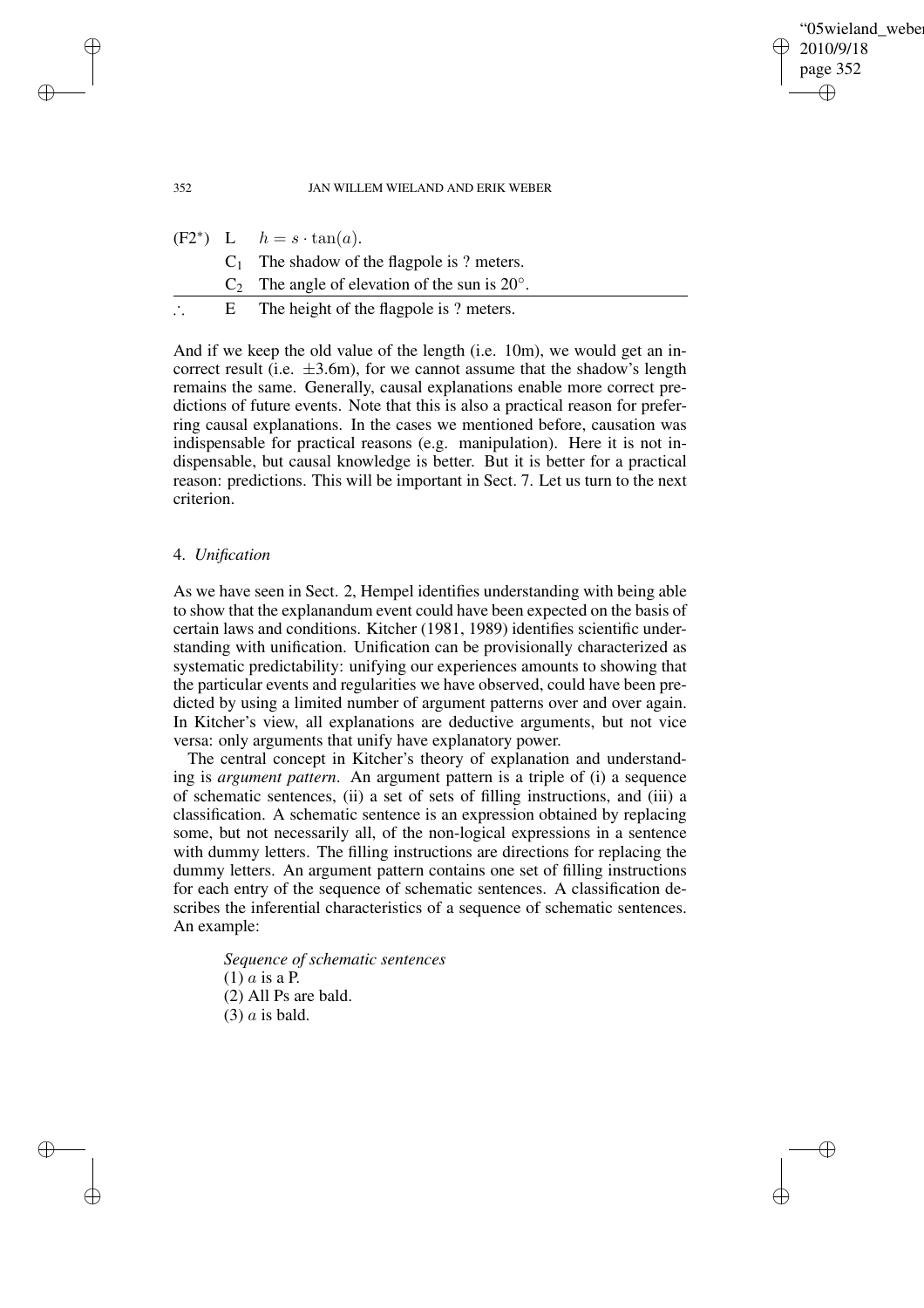#### METAPHYSICAL EXPLANATORY ASYMMETRIES 353

*Filling instructions*

a must be replaced with the name of an individual, P with an arbitrary predicate.

*Classification*

✐

✐

✐

✐

(1) and (2) are premises, (3) follows from (1) and (2) by means of universal instantiation and modus ponens.

An example of an argument (which, in turn, is a couple of a sequence of sentences and a classification) fitting this pattern is:

*Sequence of sentences* (1) Horace is a member of the Greenburgh School Board.

(2) All members of the Greenburgh School Board are bald.

(3) Horace is bald.

*Classification*

(1) and (2) are premises, (3) follows from (1) and (2) by means of universal instantiation and modus ponens.

Kitcher uses argument patterns to distinguish explanations from non-explanatory arguments. For an individual with knowledge K (a set of sentences), an argument A can only be an explanation if it is acceptable relative to K (i.e. if the premises of A are members of K). But not all acceptable arguments are explanations: an acceptable argument is an explanation iff it instantiates an argument pattern that belongs to a privileged set of argument patterns. This set of argument patterns is privileged because it has a higher unifying power with respect to K than any other conceivable set of argument patterns.

We shall not discuss which factors determine the unifying power of a set of argument patterns in detail. All we need to know is that paucity of patterns is one of the factors: sets that do contain superfluous patterns are not optimal. Kitcher uses this criterion to rule out the use of accidental generalisations like 'All members of the Greenburgh School Board are bald.' It is possible to derive Horace's baldness through a derivation which contains this premise. However, we also have to explain the baldness of people that are not member of the Greenburgh School Board. The general biochemical argument pattern we set for that can also be used for Horace and his fellow board members. So the argument pattern containing the accidental generalisation is superfluous, and its instantiations are arguments but no explanations.

Kitcher deals with explanatory asymmetries in a similar way (1981: 525; 1989: 484–7). The flagpole's shadow cannot be explained by the flagpole's height because there is an alternative derivation of the flagpole's height which instantiates an argument pattern with greater unifying power. Just consider the fact that unlighted flagpoles also have heights. If we wanted to explain the height by the shadow, we would need a different explanation of the height

'05wieland weber

2010/9/18 page 353

✐

✐

✐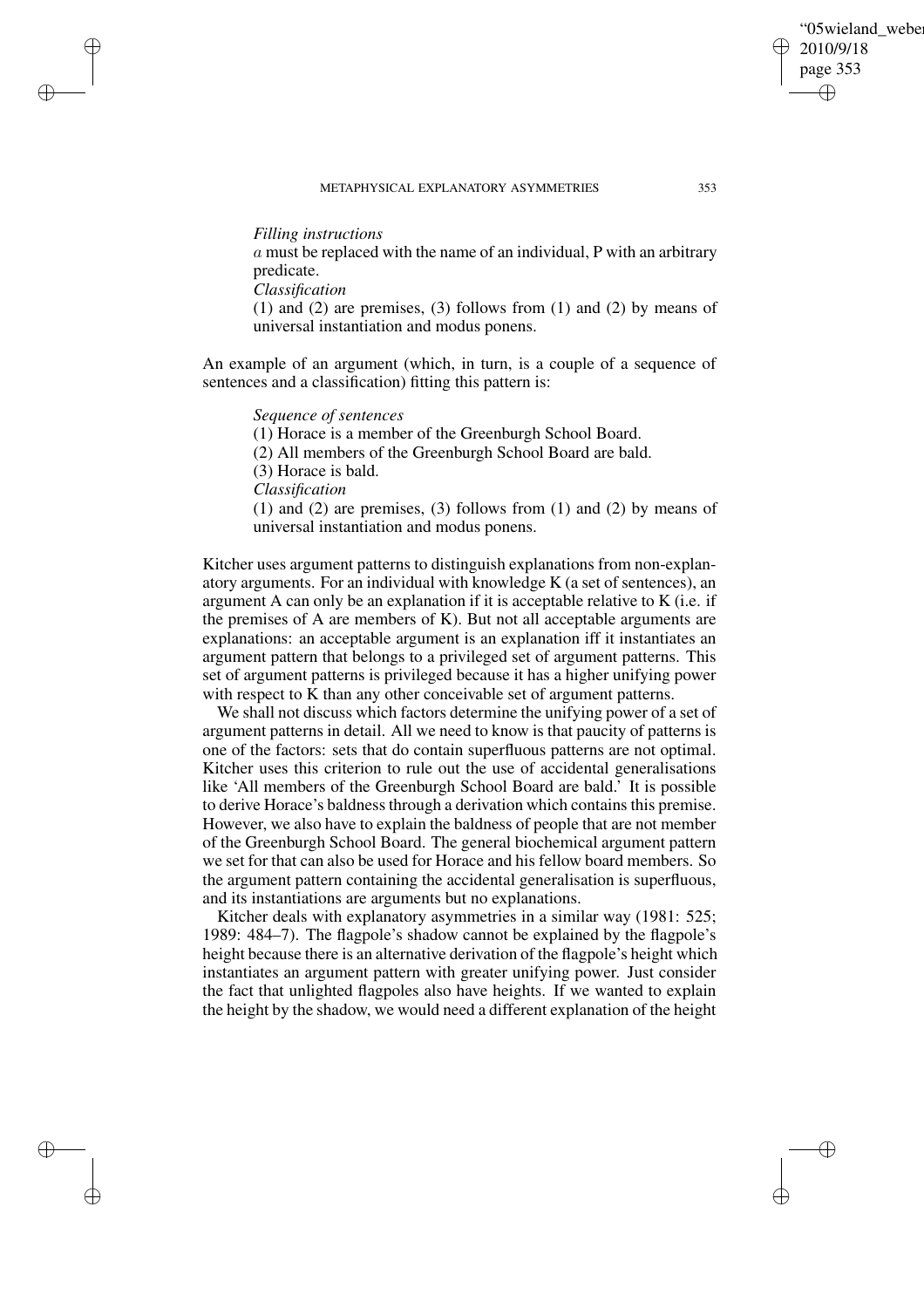05wieland weber 2010/9/18 page 354 ✐ ✐

✐

✐

#### 354 JAN WILLEM WIELAND AND ERIK WEBER

in case it is dark. More generally, we would end up with different explanations for the height of lighted and unlighted things, and this is not the case for the derivation of the flagpole's height which invokes an origin and development argument pattern, rather than shadows. Compare:

Suppose now that we admit as explanatory a derivation of the length of a simple pendulum from a specification of the period. Then we shall have to explain the lengths of non-swinging bodies by employing quite a different style of explanation (an origin and development derivation). (Kitcher 1981: 525)

Kitcher does not specify what this origin an development pattern would consist in. It has to be an argument pattern that is widely applicable (in any case all flagpoles) and yet it should not be too vague (because stringency of argument patterns is also a criterion for unifying power). Suppose we would explain the length of a 10 meters flagpole by referring to (i) the fact that the customer of the factory in which the flagpole was produced ordered a 10 meters flagpole, (ii) the fact that this factory has appropriate communication and quality control procedures which ensure that orders are executed properly, and (iii) a law connecting these antecedent conditions to the explanandum. We guess that this corresponds to what Kitcher had in mind.

## 5. *Explanatory dependence*

✐

✐

✐

✐

Another attempt to account for the asymmetry of scientific explanations without invoking causation is Jobe (1976). Jobe, too, adheres to the idea that explanations are arguments. In order to rule out derivation F2 as nonexplanatory, he proposes the explanatory dependence criterion. To wit:

A sentence P is explanatorily dependent on a sentence Q iff there are D-N explanations of Q that do not involve P; but every D-N explanation of P involves Q. The restriction we wish to impose on D-N explanations [. . .] can be stated as follows: An admissible explanation of a sentence Q must not involve a sentence P such that P is explanatorily dependent of Q. (1976: 544)

This works as follows in the flagpole case. The shadow's length is explanatorily dependent on the flagpole's height, but not vice versa, for there are explanations of the flagpole's height that do not involve the shadow (e.g. the explanation that invokes the origin and development argument pattern from the previous section, or some less unified explanation), but any explanation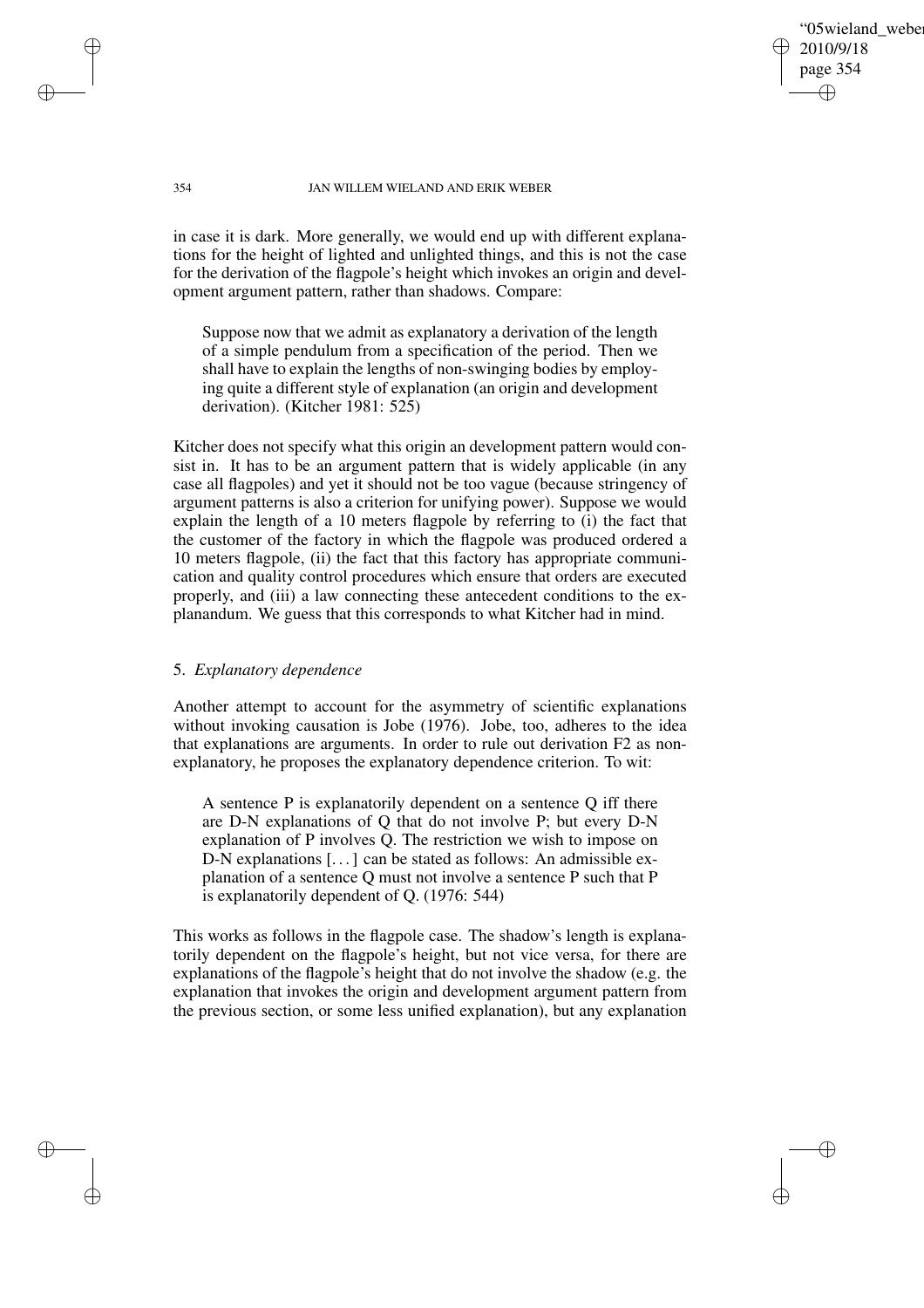#### METAPHYSICAL EXPLANATORY ASYMMETRIES 355

of the shadow's length involves the flagpole's height. As the present criterion goes, the shadow's length cannot be used to explain the flagpole's height, and F2 is ruled out.

Note that Jobe confuses variables and their specific values in the text just cited. It is not the case that the sentence 'the shadow is 10m' is explanatorily dependent on the sentence 'the flagpole is 10m', for if the sun's angle of elevation is e.g. 50° then the sentence 'the shadow is 10m' cannot be derived from the sentence 'the flagpole is 10m' (but it can be derived from 'the flagpole is  $\pm 12$ m'). It is only the case that the shadow's length is explanatorily dependent on the flagpole's height, which are two variables.

Jobe's basic motivation for this criterion has nothing to do with expectability, nor with practical usefulness, nor with unification. Rather, the nice feature of his criterion is that it directly rules out circular explanations, such as the loop between flagpole's height and its shadow (which would exist if both F1 and F2 were admissible).

So far the three asymmetry criteria that have been set forth to account for the asymmetry of scientific explanation.<sup>2</sup>

## 6. *Metaphysical derivations*

✐

✐

✐

✐

In the following we spell out the metaphysical claims  $(1)$ – $(8)$  from Sect. 1 in terms of the deductive-nomological model.

Regularity 1:  $x$  has property F iff  $x$  resembles all Fs.

- (1a) L Something is 10m iff it resembles all other 10m objects. A Our flagpole is 10m.
- ∴ B The flagpole resembles all other 10m objects.
- (1b) L Something is 10m iff it resembles all other 10m objects.
	- B Our flagpole resembles all other 10m objects.
- ∴ A The flagpole is 10m.

 $2$  Both non-causal asymmetry criteria have their critics. See e.g. Barnes (1994) for unification, and Woodward (1984) for explanatory dependence. Since we are only surveying the different options as to asymmetry in the literature on scientific explanation, we shall not discuss that here.

'05wieland weber

2010/9/18 page 355

✐

✐

✐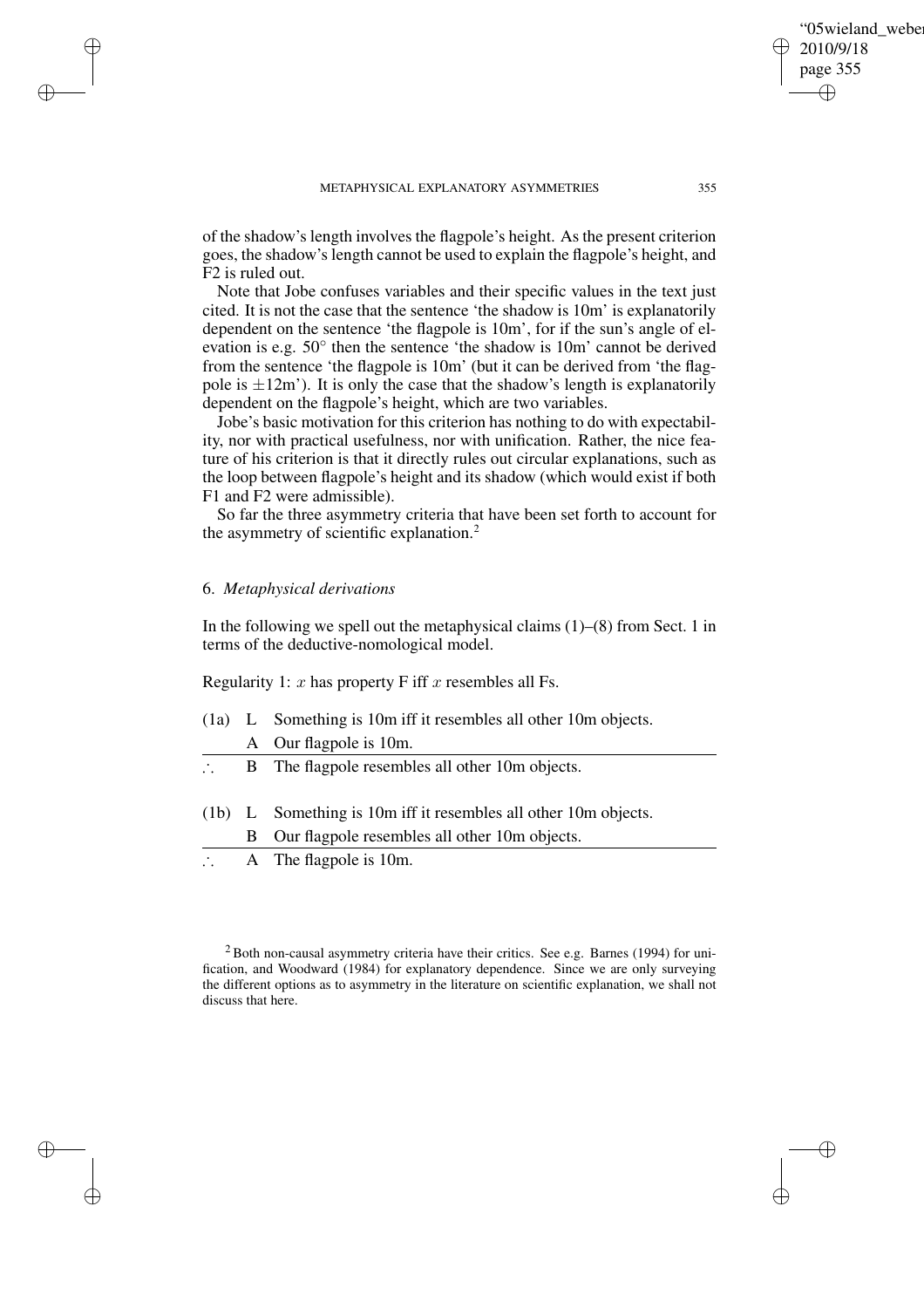✐

### 356 JAN WILLEM WIELAND AND ERIK WEBER

Regularity 2: x has property F iff x's parts jointly have property F (usually proper parts which adjoin, but do not overlap one another spatially).

- (2a) L Something is 10m iff the sum of its parts is 10m.
	- A The flagpole's parts are jointly 10m.
- ∴ B The flagpole is 10m.

✐

✐

✐

✐

From now on the obvious reverse derivations (2b)–(8b) from B to A shall be omitted.

Regularity 3: x has dispositional property F iff x has categorical property G.

- (3a) L Something is disposed to be visible from a great distance iff it has a great height.
	- A Our flagpole has a great height.
- ∴ B The flagpole is disposed to be visible from a great distance.

Regularity 4: x has evaluative property F iff x has non-evaluative property G.

- (4a) L Something is beautiful iff it has a symmetrically shaped shadow. A Our flagpole has a symmetrically shaped shadow.
- ∴ B The flagpole is beautiful.

Regularity 5: the proposition that  $X$  is true iff the fact that  $X$  exists.

- (5a) L The proposition that the flagpole is 10m is true iff the fact that the flagpole is 10m exists.
	- A The fact that the flagpole is 10m exists.
- ∴ B The proposition that the flagpole is 10m is true.

Regularity 6: classes exist iff their members exist.

- (6a) L {flagpole} exists iff the flagpole exists.
	- A The flagpole exists.

∴ B {flagpole} exists.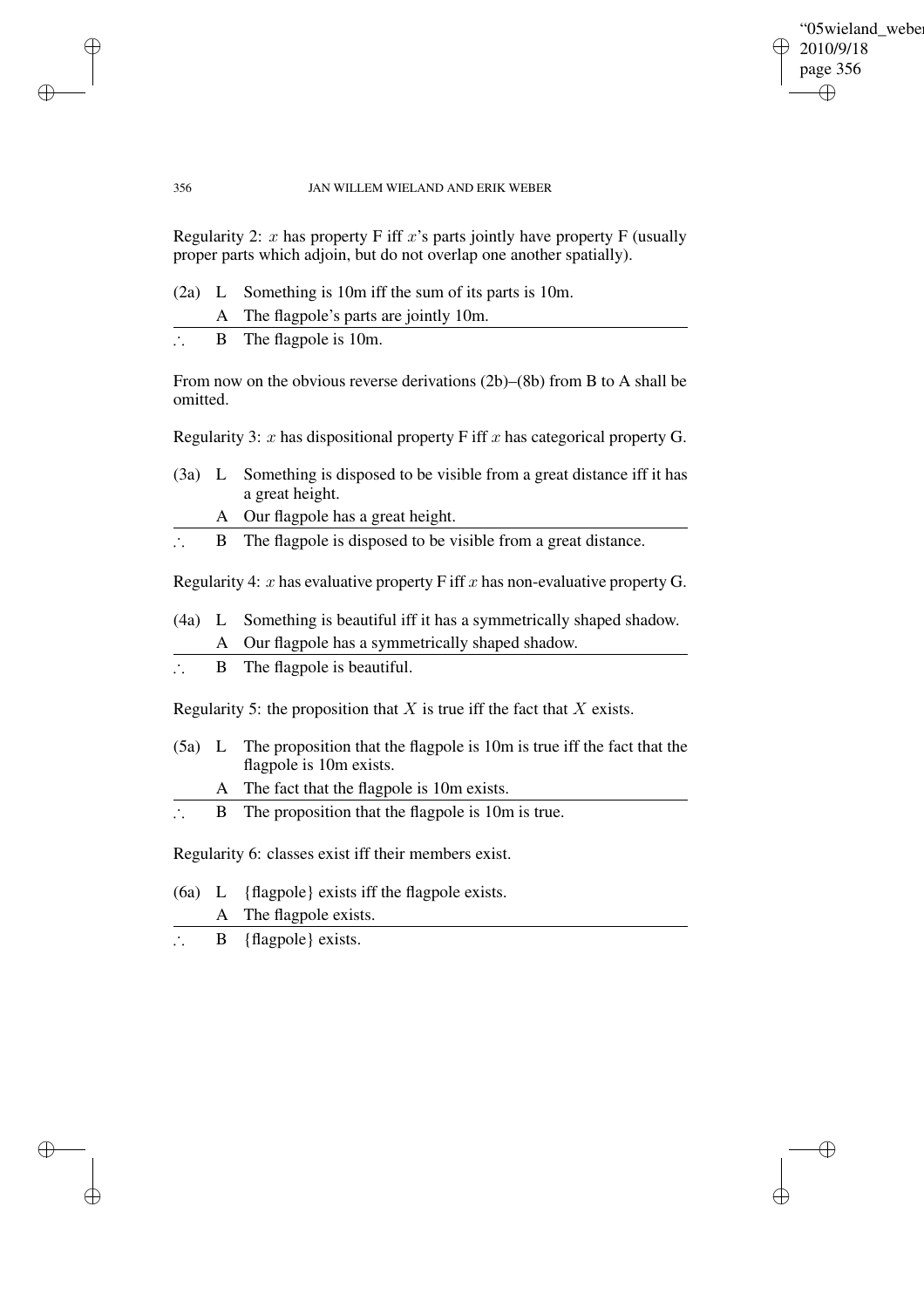✐

Regularity 7: x has mental property F iff x has neurophysiological property G.

(7a) L People think about flagpoles iff brain parts such and such are active.

Our brain parts such and such are active.

B We think about flagpoles.

✐

✐

✐

✐

Regularity 8: x has Cambridge property F iff y, wholly distinct from x, has property G.

- (8a) L The flagpole has the property 'being such that all of us think of it' iff all of us think of it.
	- A Someone stops thinking about the flagpole.
- ∴ B The flagpole loses the property 'being such that all of us think of it'.

In each case, L describes an universal law (which is an instance of the more general regularity), C describes a particular condition, and E follows deductively from L and C, but not from C alone. It should be stressed that the laws are not supposed to be definitions or conceptual explanations. As many debates in metaphysics have it, the laws are to state a regularity between two sorts of facts in the world (mental and neurophysiological facts, dispositional and categorical facts, etc.).

Surely all examples are controversial (e.g. do we really want to explain all evaluative facts by non-evaluative facts?), and some of the regularities may have counterexamples (this is why we do not use the stronger notions of necessary coexistence or necessary covariation). For instance, what if some of the laws turn out to be conditionals such as 'x is disposed to be visible from a great distance if x has a great height' and 'x is disposed to be visible from a great distance if  $x$  has a weird colour'? In that case, the derivation of the categorical fact from the dispositional fact seems impossible. But this is only superficially so, for the conditionals can without much difficulty be turned into biconditionals. For these cases we would have the law 'x is disposed to be visible from a great distance iff x has a great height or a weird colour', and from the dispositional fact plus the absence of either categorical fact, we can derive the other categorical fact.

For our purposes we just assume all premises hold, so that we have sixteen D-N explanations, and sixteen times the conclusion of the derivation can be expected on the basis of the laws and conditions in question.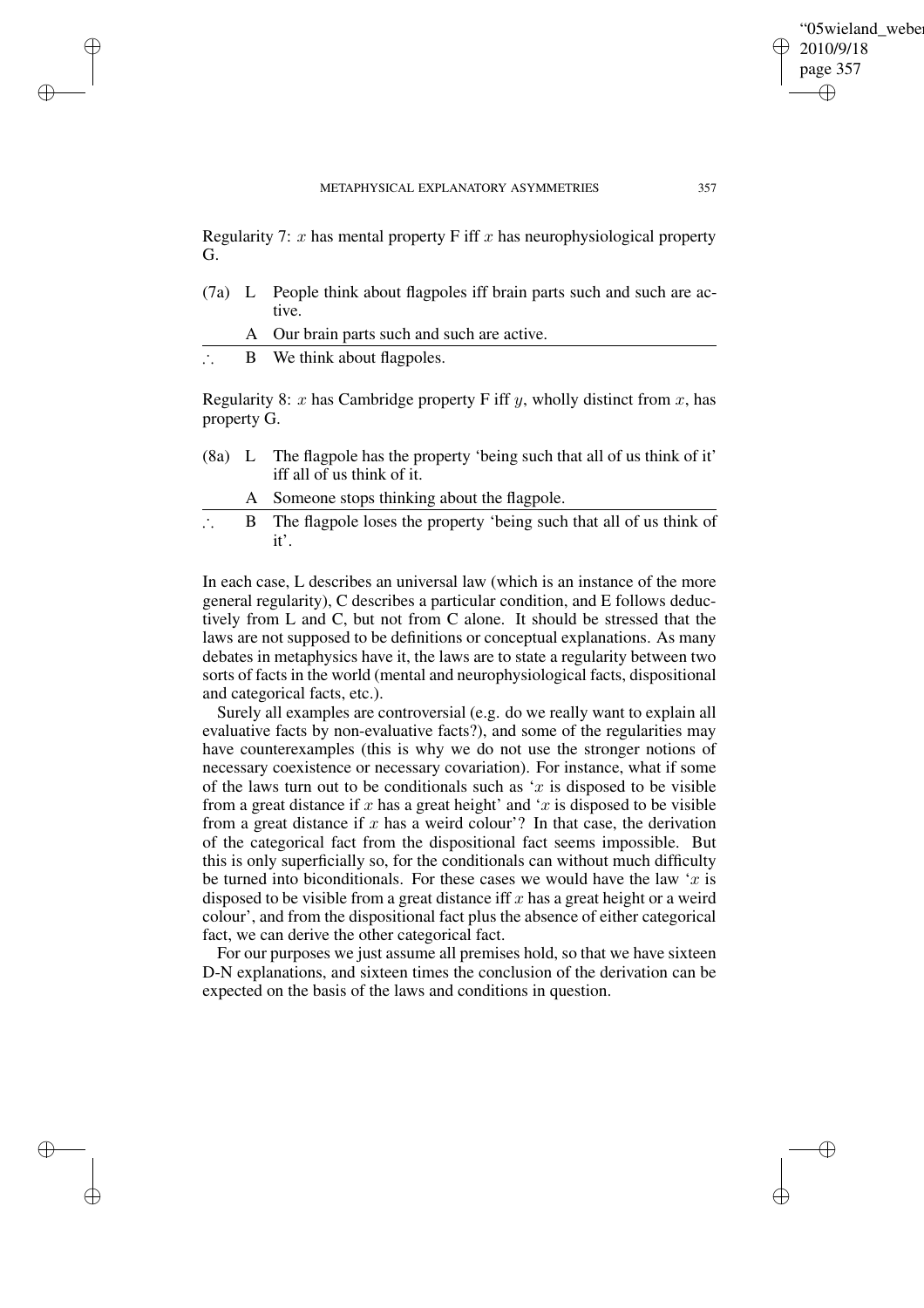'05wieland weber 2010/9/18 page 358 ✐ ✐

✐

✐

#### 358 JAN WILLEM WIELAND AND ERIK WEBER

However, if resemblance facts can be explained by facts about their relata; if facts about wholes can be explained by facts about their parts; if dispositional facts can be explained by categorical facts; if evaluative facts can be explained by non-evaluative facts; if the truth of propositions can be explained by their truthmakers; if facts about classes can be explained by facts about their members; if mental facts can be explained by neurophysiological facts; and if Cambridge facts can be explained by non-Cambridge facts; *but not vice versa*, then in all cases (a), not (b), is an explanation. So what entitles us to believe this?

### 7. *Application*

In this section we investigate whether the three asymmetry criteria of causation, unification and explanatory dependence from Sect. 3–5 are applicable in the eight cases just spelled out. To recap:<sup>3</sup>

- CAUSATION. X can be explained by Y iff Y is a cause of X, i.e. values of both Y and a third variable Z are specified in the D-N derivation of X, and Z is independently alterable relative to Y.
- UNIFICATION. X can be explained by Y iff there is no alternative D-N derivation of X which instantiates an argument pattern with greater unifying power.
- EXPLANATORY DEPENDENCE. X can be explained by Y iff Y is not explanatorily dependent upon X, i.e. there are D-N explanations of Y that do not involve X, but every D-N explanation of X involves Y.

Here is an argument against the usefulness of the former two criteria for metaphysical explanation. Observe that in each case A and B are intimately connected. Consider for example the derivations (3a) and (3b) with the facts that the flagpole is disposed to be visible from a great distance and that the flagpole has a great height. By the law 'something is disposed to be visible from a great distance iff it has a great height', either fact gives us the other, and no further conditions are needed. Or take (1a) and (1b) with the facts that the flagpole is 10m and that it resembles all other 10m objects. By the law 'something is 10m iff it resembles all other 10m objects', either fact gives us the other, and no further conditions are needed. It can be shown

✐

✐

✐

 $3$  Again: X and Y are placeholders for variables, not for the values they take.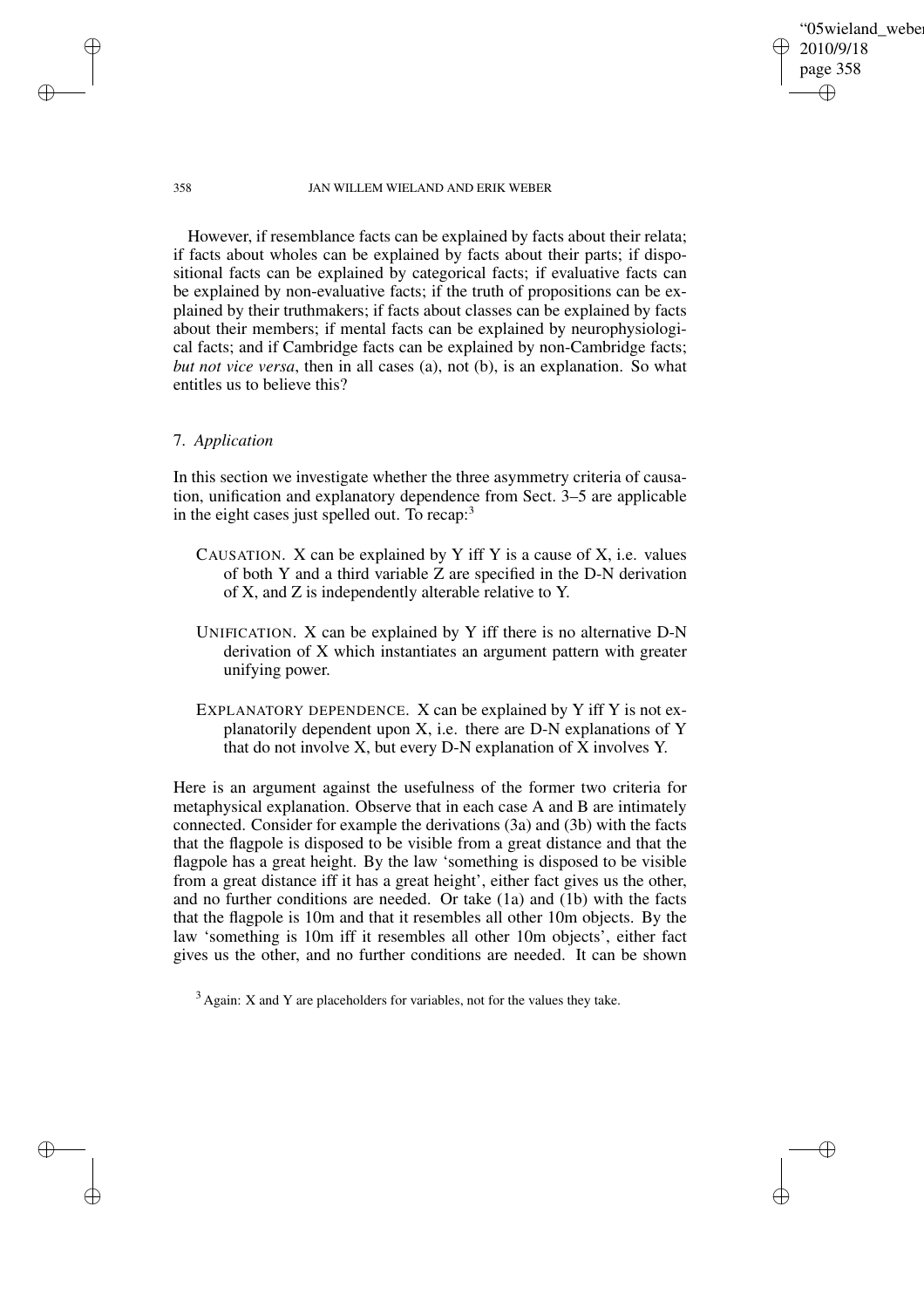✐

✐

✐

that this intimate connection between A and B forms a problem for both the causation criterion and the unification criterion.

Causation is simple. Since the derivations have just one condition, they cannot be independently alterable with respect to one another, and hence there is no causation.

Also, in the literature it is maintained that the connection between A and B is non-causal anyway (Kim 1974, 1994; cf. Ruben 1990: ch. 7; Liggins 2009). Resemblance facts would non-causally depend upon facts about their relata; facts about wholes would non-causally depend upon facts about their parts; etc. Kim (1974: 42–3) sets forth two arguments for this: an argument from time, and one from modality.

The argument from time is that the facts described by the explanans and explanandum in the metaphysical cases exist simultaneously, where this is not (or need not be) the case for scientific explanations. There is for instance no temporal difference between the fact that our flagpole is 10m and the fact that it resembles all other 10m objects, whereas such a difference does obtain between the flagpole's height and the shadow: the temporal part of the flagpole which is responsible for the blocking of the sunlight precedes the shadow (however small the interval).

The argument from modality is that causal laws are supposedly contingent, i.e. they may fail to obtain, and this does not seem to hold for the metaphysical regularities. As Kim says about the Cambridge case: "the relation strikes us as more intimate than one that is mediated by contingent causal laws." (1974: 43) So it may be a contingent fact that light travels in straight lines, and hence that there is a connection between lengths of flagpoles and their shadows, but this is not so for the connection between resemblance facts and facts about their relata, between facts about wholes and facts about their parts, etc.

There is a further problem about the causation criterion. Metaphysics, unlike a lot of scientific research, is not supposed to be practically useful. As far as we can see, explanation requests in metaphysics are never motivated by practical concerns such as the ones we mentioned in Sect. 3. This means that even if the metaphysical cases are causal (which is not the case, given that the arguments above are correct), the reason of why the causation criterion should be accepted as a constraint on metaphysical explanations does not work.

Now the problem for unification. Since there are in the metaphysical cases no further conditions needed to get B from A, or A from B (like the sun which, as third factor, was responsible for the difference between lighted and unlighted things), nothing makes a difference as to the unifying power of the argument patterns instantiated by the reverse derivations. In sum, neither the criterion of causation nor unification rules out the (b)-explanations (nor the (a)-explanations for that matter).

05wieland weber

2010/9/18 page 359

✐

✐

✐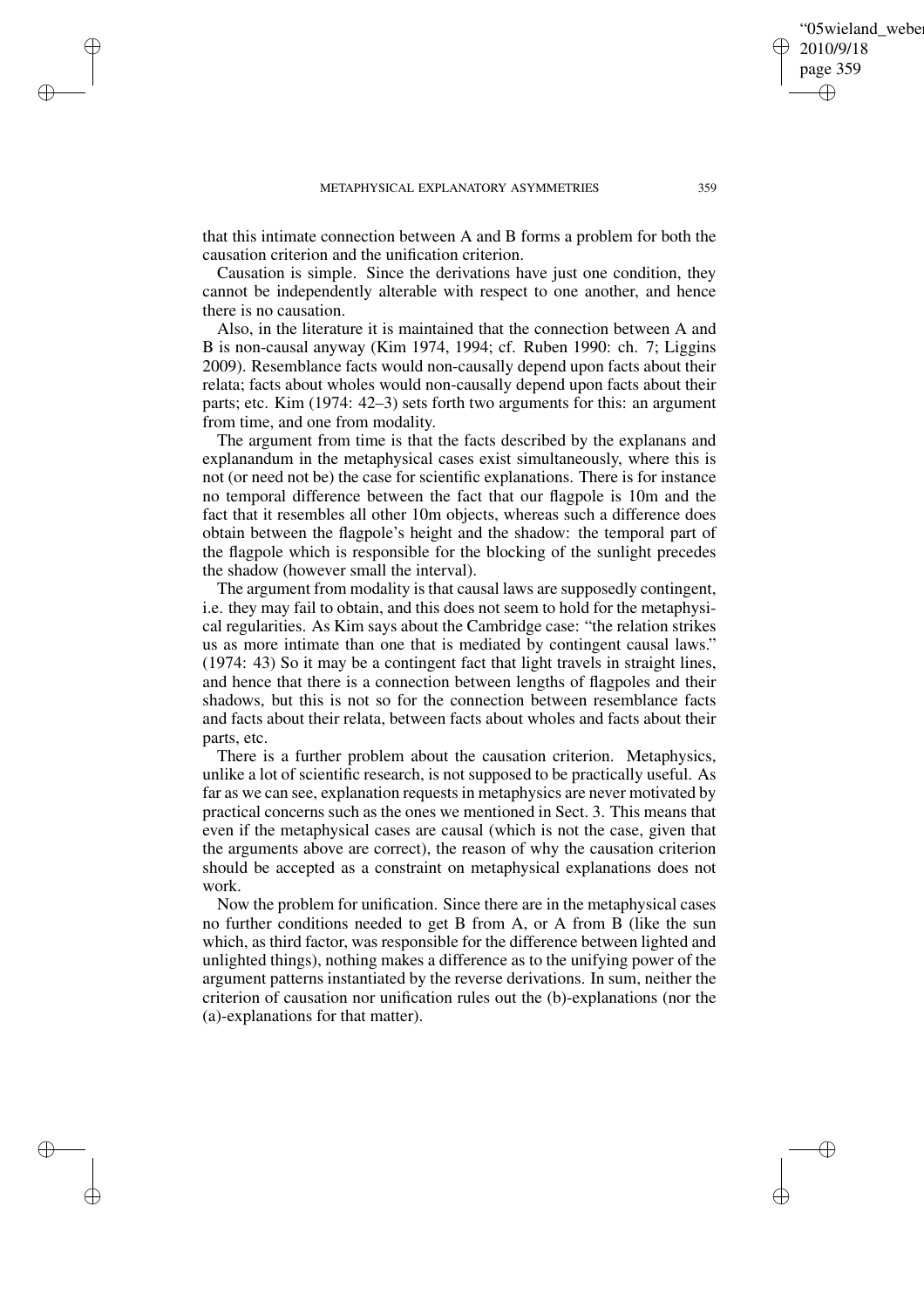05wieland weber 2010/9/18 page 360 ✐ ✐

✐

✐

#### 360 JAN WILLEM WIELAND AND ERIK WEBER

Since A and B are intimately bound up with one another in the metaphysical cases, it is sometimes even suggested that the facts described by them are identical (cf. the discussion in Ruben 1990: 218–22). This would imply that there is no difference between resemblance facts and the corresponding facts about their relata; between facts about wholes and facts about their parts; between dispositional facts and facts about their categorical bases; between truthbearers and their truthmakers; etc. Although this issue has important implications (would it really make sense to ask why the explanation of A by B is irreversible if A and B describe just the same thing?), it is a tricky one, and we do not want to go into it here.

If causation and unification are out, we are left with Jobe's explanatory dependence criterion. On first sight it seems to work. Take again the first metaphysical case. Resemblance facts are explanatorily dependent on facts about their relata because there are D-N explanations of the latter facts that do not involve the former, but any D-N explanation of the former involves the latter. Interestingly, and again because of their intimate connection, the same seems to hold for the values they take. The fact that our flagpole resembles all other 10m objects is explanatorily dependent on the fact that our flagpole is 10m for there are D-N explanations of the latter that do not involve the former, and any D-N explanation of the former involves the latter.

Is this right? Those familiar with the Resemblance Regress may think of the following counterexample:

(2c) x resembles all other 10m objects iff all pairs  $\{x, 10m$  object  $y_1\}$ ,  $\ldots$ , {x, 10m object  $y_n$ } resemble all other resembling pairs.

{our flagpole, 10m object  $y_1$ }, ..., {our flagpole, 10m object  $y_n$ } resemble all other resembling pairs.

∴ Our flagpole resembles all other 10m objects.

This is a D-N explanation of the fact that our flagpole resembles all other 10m objects which does not invoke the fact that the flagpole is 10m, and so if the counterexample holds, the criterion of explanatory dependence fails to establish asymmetry in the initial case, i.e. to rule out (2b) as nonexplanatory.

However, there are some worries about the counterexample. First, it can be objected that (2c) gets the explanation in the wrong direction. The fact that our flagpole resembles all other 10m objects can explain the fact that {flagpole, 10m object  $y_1$ }, ..., {flagpole, 10m object  $y_n$ } resemble all other resembling pairs, but not the other way around. This objection may be right, but the problem with it is that it already assumes the asymmetry of explanation. If we wanted to establish asymmetry in this new case, and we would use the same criterion of explanatory dependence, we are off on a regress (it

✐

✐

✐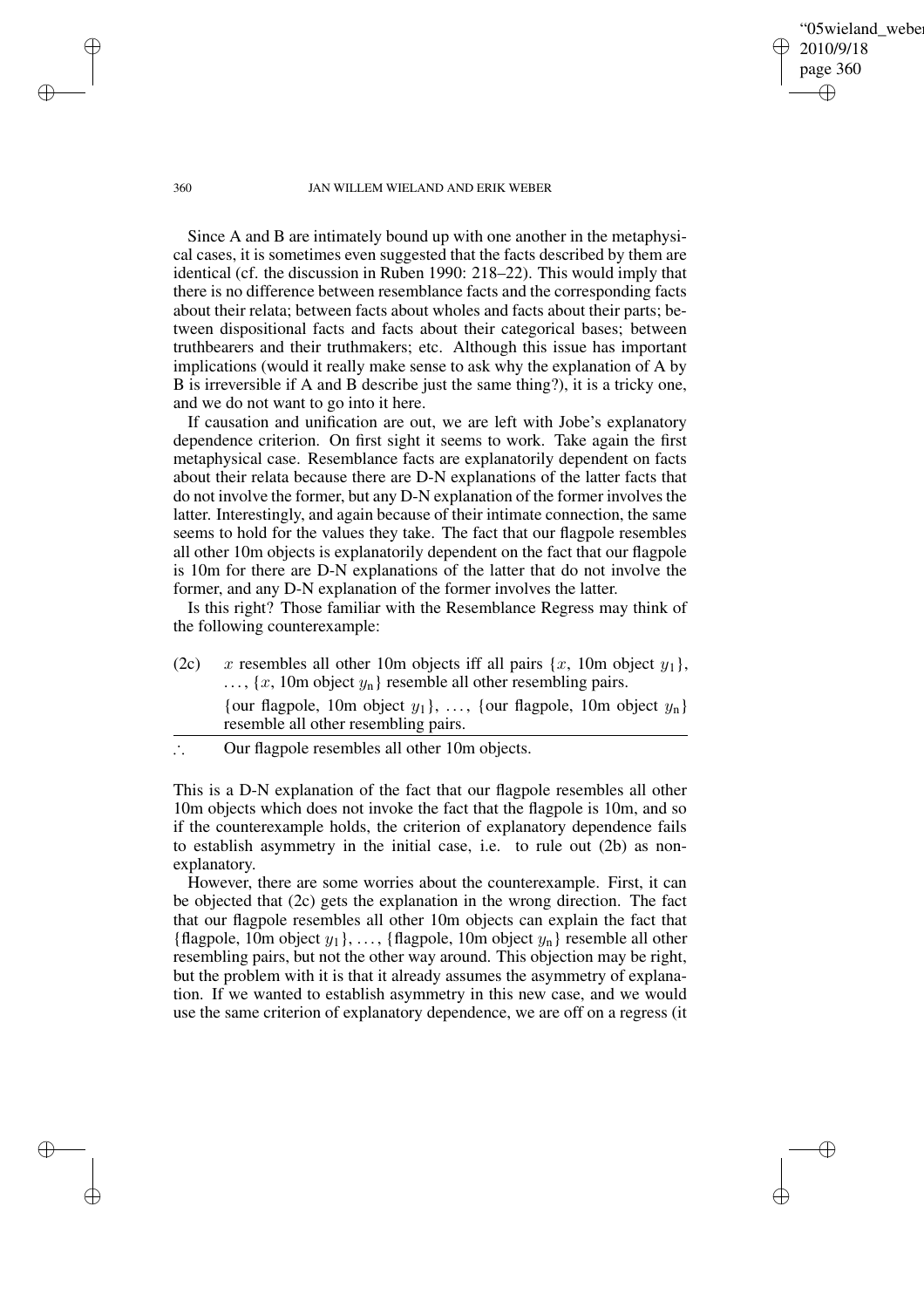✐

✐

✐

✐

✐

is easier to check the regress in terms of the example with classes, see the Appendix for details).

There is nonetheless a second problem with (2c): it, again, invokes a noncausal regularity as law. How about taking that into account? A proposal:

- EXPLANATORY DEPENDENCE<sup>\*</sup>. X can be explained by Y iff both of the following:
	- (i) there are D-N explanations of Y that do not involve X *and are causal*;
	- (ii) every D-N explanation of X involves Y *or is not causal*.

By a non-causal explanation we basically mean that the independent alterability criterion cannot be applied (and also that there is too much necessity in the law it invokes, but see the discussion above).

On the basis of this modified criterion many asymmetries can be established. Let us spell out two examples in some detail. The first: the fact that the singleton {flagpole} exists can be explained by the fact that the flagpole exists, but not vice versa. According to our criterion, the existence of {flagpole} can be explained by the existence of the flagpole only if the following conditions hold: (i) there is a causal D-N explanation of the existence of the flagpole that does not involve {flagpole}; and (ii) all D-N explanations of the existence of {flagpole} that do not involve the existence of the flagpole are non-causal. Condition (i) is satisfied because there is an originand-development explanation of the existence of the flagpole (cf. Sect. 4). Condition (ii) is satisfied because all explanations of the existence of {flagpole} that do not appeal to the flagpole involve non-causal laws (e.g.  $\{x\}$ ) exists iff  $\{\{x\}\}\)$  does, cf. the Appendix). Now consider the second half of the asymmetry. We want the claim that the existence of the flagpole can be explained by the existence of {flagpole} to come out as false if we apply our criterion. This means that either of the following claims must be rejected: (i) there is a causal D-N explanation of the existence {flagpole} that does not involve the existence of the flagpole; (ii) all D-N explanations of the existence the flagpole that do not involve the existence of {flagpole} are noncausal. Both conditions can be rejected: (i) fails because there are no causal explanations of sets, such as the singleton {flagpole}, and (ii) fails because the origin-and-development explanation of the existence of the flagpole is causal.

The second example: the fact that the flagpole resembles all other 10m objects can be explained by the fact that it is 10m, but not vice versa. According to our criterion, the resemblance fact can be explained by the length of the flagpole only if the following conditions hold: (i) there is a causal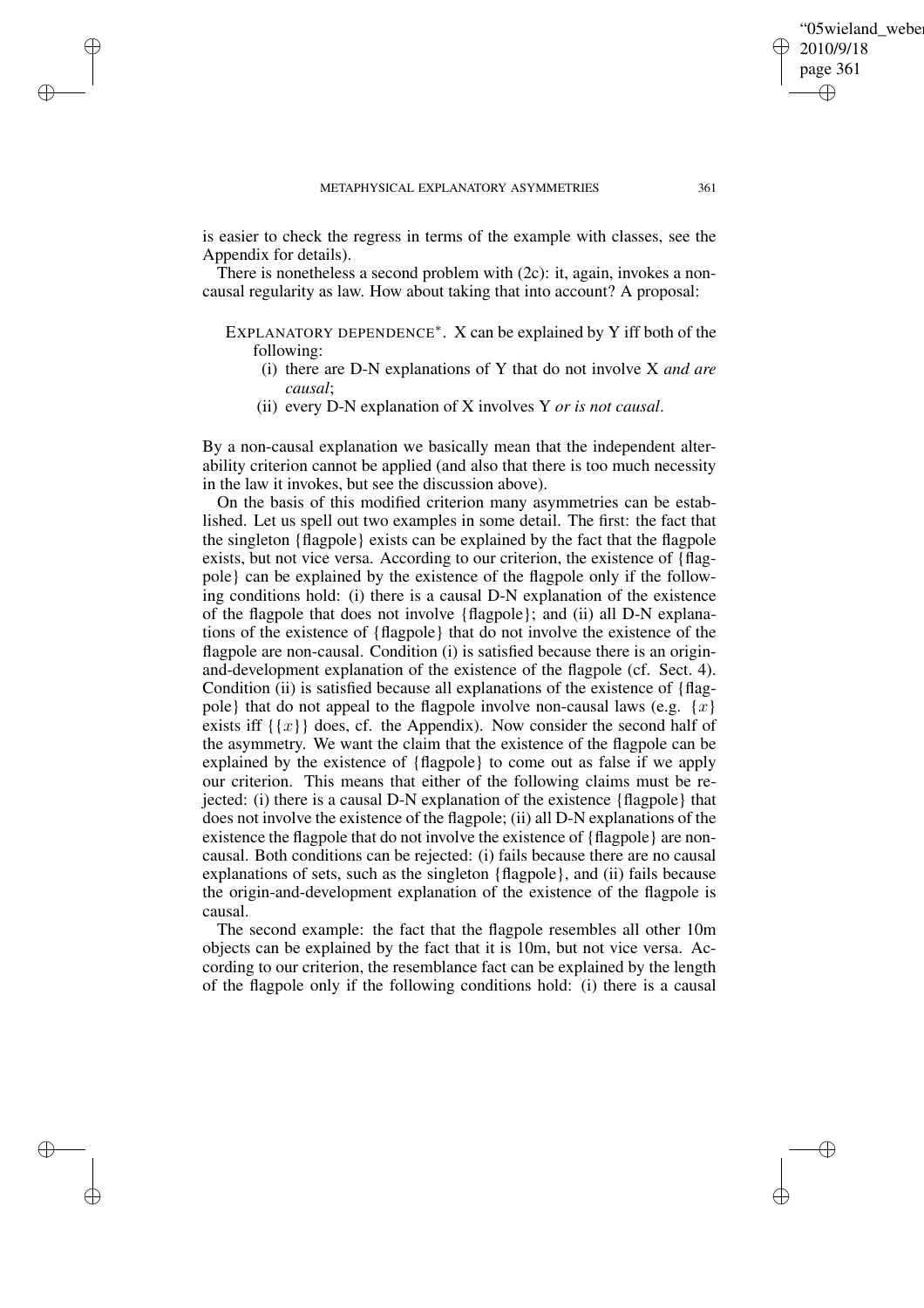05wieland weber 2010/9/18 page 362 ✐ ✐

✐

✐

#### 362 JAN WILLEM WIELAND AND ERIK WEBER

D-N explanation of the length of the flagpole that does not involve the resemblance fact; and (ii) all D-N explanations of the resemblance fact that do not involve the length of the flagpole are non-causal. Condition (i) is satisfied because there is an origin-and-development explanation of the length of the flagpole (see Sect. 4). Condition (ii) is satisfied because all explanations of the resemblance fact that do not appeal to the length of the flagpole involve non-causal laws (e.g. x resembles all other 10m objects iff all pairs  $\{x, 10m\}$ object  $y_1$ , ...,  $\{x, 10$ m object  $y_n\}$  resemble all other resembling pairs, see above). Now consider the second half of the asymmetry. We want the claim that the length of the flagpole can be explained by the resemblance fact to come out as false if we apply our criterion. This means that either of the following claims must be rejected: (i) there is a causal D-N explanation of the resemblance fact that does not involve the length of the flagpole; (ii) all D-N explanations of the length of the flagpole that do not involve the resemblance fact are non-causal. Both conditions can be rejected: (i) fails because there are presumably no causal explanations of resemblance facts, such as the fact that the flagpole resembles all other 10m objects, and (ii) fails because the origin-and-development explanation of the length of the flagpole is causal.

One might think that the modification of the criterion is ad hoc and lacks proper motivation. It can nonetheless be shown that the modification is needed for independent reasons. Consider this non-causal explanation of the shadow's length:

Something is 10m iff the sum of its parts is 10m. The flagpole shadow's parts are jointly 10m.

∴ The flagpole's shadow is 10m.

If this is a good D-N explanation, then we have an explanation of the shadow's length which does not involve the shadow's height after all. As a consequence, the original explanatory dependence criterion would fail to establish asymmetry in the ordinary flagpole case from Sect. 2. Not so for the modified criterion.

Yet the modified criterion does not work in all cases. The explanatory asymmetry, if any, between facts about wholes and facts about their parts is one (for in that case there are presumably alternative causal explanations of either, so that the explanation would run in both directions). The putative explanatory asymmetry between facts about classes and facts about their members where the latter themselves are classes (e.g. between {flagpole} and {{flagpole}}) is another (for in that case there are no alternative causal explanations at all, so that the explanation would run in no direction). However, we are not trying to defend the criterion in all generality. The aim of this paper is more limited: we wanted to know whether there is any criterion

✐

✐

✐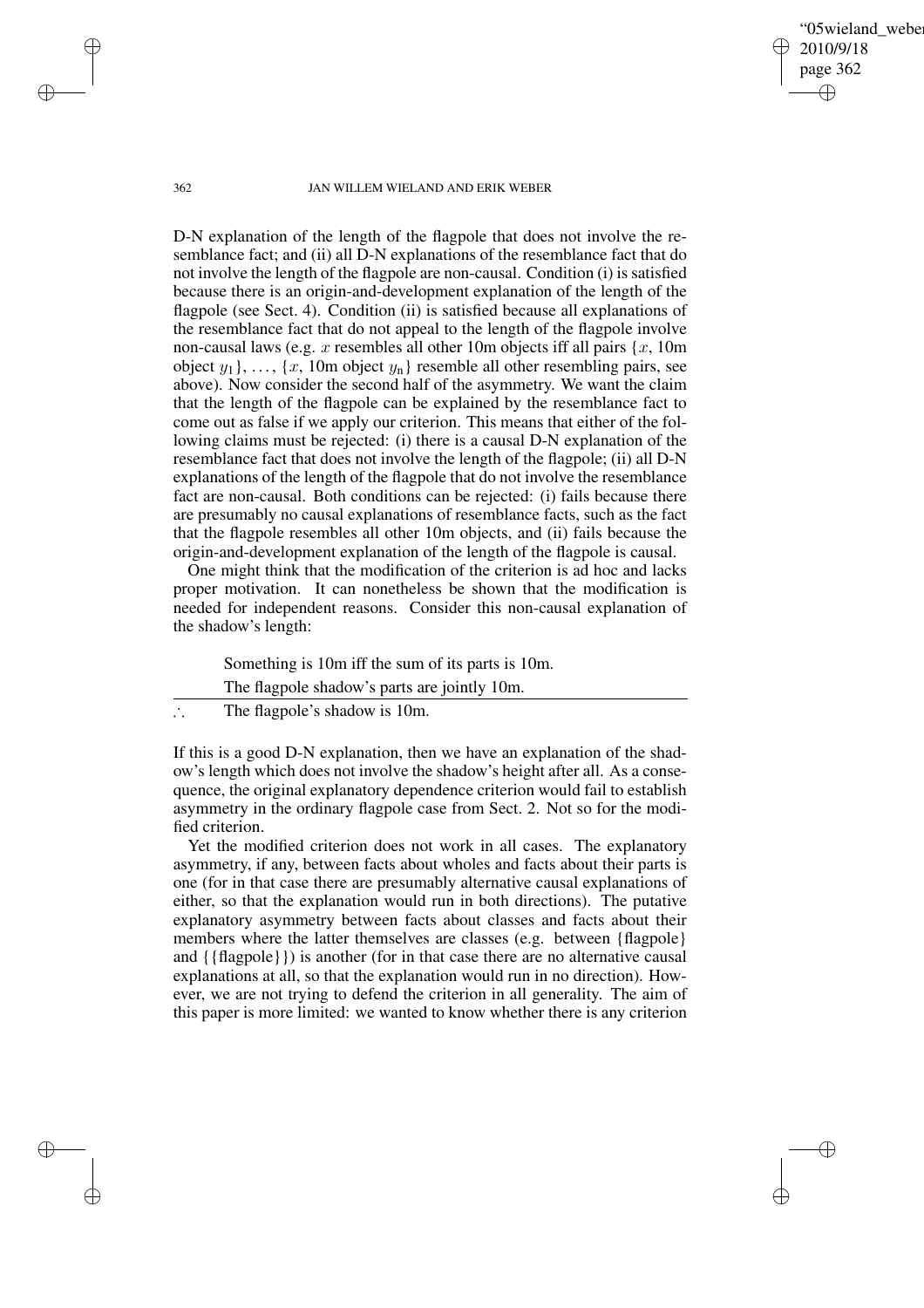✐

(or set of them) available in the literature on scientific explanation which can establish the asymmetry of metaphysical explanation. Let us conclude our investigation.

### 8. *Conclusion*

✐

✐

✐

✐

In the introduction we asked:

- Is there a good reason for regarding metaphysical explanations as asymmetric, or is this just a widespread prejudice?
- If there is asymmetry, what is its nature?

The paper's aim was to check the three asymmetry criteria from the literature on scientific explanation. As it turned out, causation cannot establish the asymmetry of metaphysical explanation. Neither can unification. But a modified version of the explanatory dependence criterion do the job for a large group of cases. There is no doubt a moral to all this. That we should be cautious in assuming the asymmetry of explanation in specific cases. And there is also an open question. It has been suggested to us that the explanatory dependence criterion appears to be a surface criterion, one which may work only because of a deeper story about explanatory asymmetries. That is work for a different paper.

## *Appendix*

Claim: the explanatory dependence criterion can establish the explanatory asymmetry between the fact that a exists and the fact that  $\{a\}$  does if all D-N explanations of the latter invoke the former.

Counterexample<sub>1</sub>: by the law that x exists iff  $\{x\}$  does,  $\{a\}$  exists because  $\{\{a\}\}\$  does.

Objection to counterexample<sub>1</sub>:  $\{\{a\}\}$  exists because  $\{a\}$  does, not vice versa.

Objection to the objection: the foregoing objection already assumes the asymmetry of explanation.

Solution: the explanatory dependence criterion can establish the explanatory asymmetry between the fact that  ${a}$  exists and the fact that  ${a}$  does, namely if all D-N explanations of the latter invoke the former.

Counterexample<sub>2</sub>: by the law that x exists iff  $\{x\}$  does,  $\{\{a\}\}$  exists because  $\{\{\{a\}\}\}\$  does.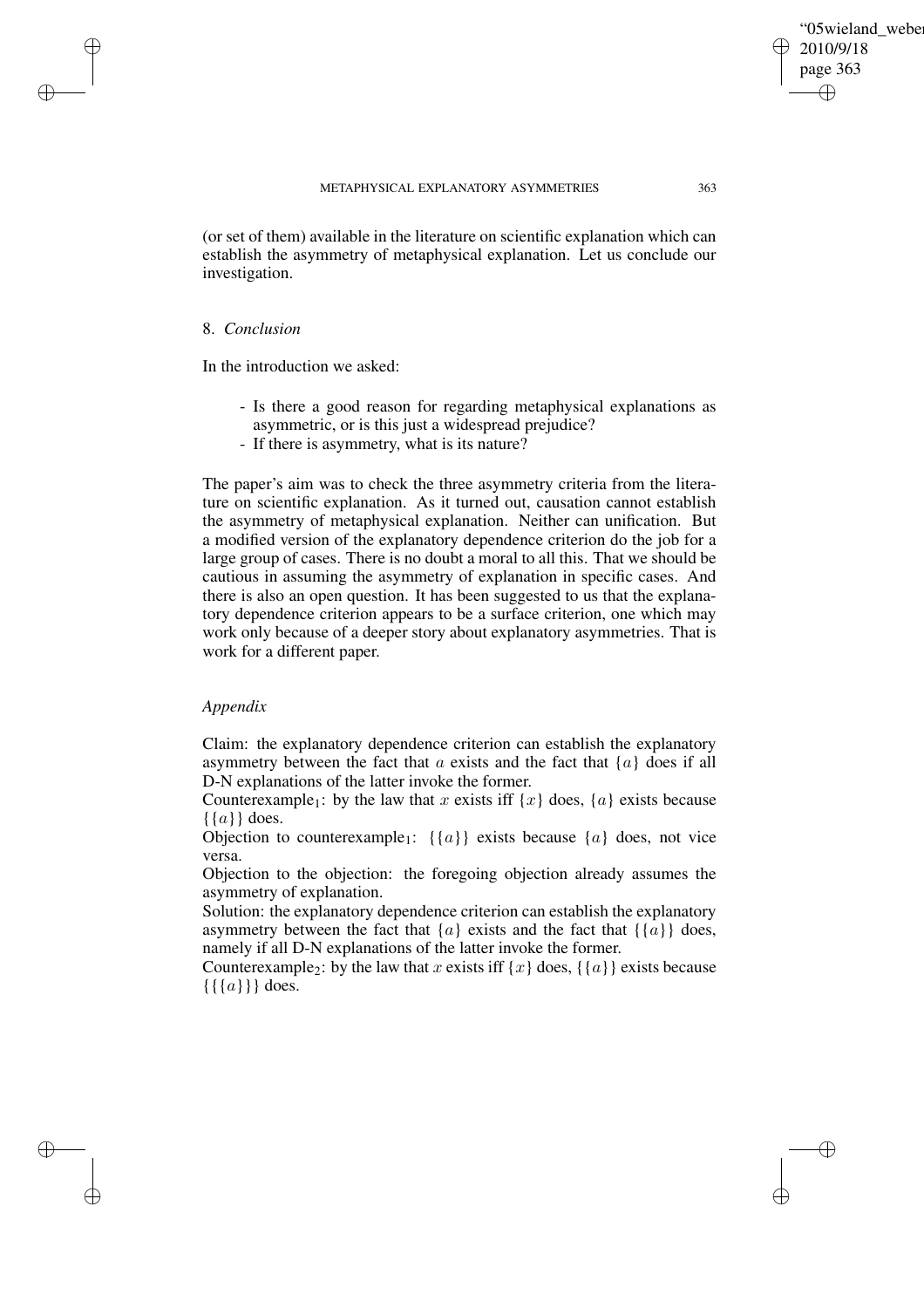✐

#### 364 JAN WILLEM WIELAND AND ERIK WEBER

Objection to counterexample<sub>2</sub>: {{ $\{a\}$ } exists because { $\{a\}$ } exists, not vice versa.

There is again an objection to the objection to counterexample<sub>2</sub>, plus a solution, plus a counterexample<sub>3</sub> to the solution, plus an objection to counter $example_3, etc.$ 

Conclusion: as the objection to counterexample<sub>1</sub> gives rise to a similar counterexample, it is not a good objection. It follows that counterexample<sub>1</sub> is not refuted by it.

> Centre for Logic and Philosophy of Science Ghent University (UGent) Blandijnberg 2 B-9000 Gent Belgium E-mail: Erik.Weber@UGent.be E-mail: Jan.Wieland@UGent.be

# **REFERENCES**

- Armstrong D.M. 1978. *Realism and Nominalism. Universals and Scientific Realism* (Vol. 1). Cambridge: CUP.
- Barnes, E. 1992. Explanatory Unification and the Problem of Asymmetry. *Philosophy of Science*, 59, 558–71.
- Bromberger, S. 1992. *On What We Know We Don't Know.* Chicago: UCP.
- Correia, F. 2005. *Existential Dependence and Cognate Notions.* Munich: Philosophia.
- Hausman, D.M. 1998. *Causal Asymmetries.* Cambridge: CUP.
- Hempel C.G. & P. Oppenheim 1948. Studies in the Logic of Explanation. *Philosophy of Science*, 15, 135–75.
- Hempel, C.G. 1965. Aspects of Scientific Explanation. In *Aspects of Scientific Explanation and Other Essays in the Philosophy of Science* (pp. 331–496). New York: Free Press.

Jobe, E.K. 1976. A Puzzle Concerning D-N Explanation. *Philosophy of Science*, 43, 542–9.

Kim, J. 1974. Noncausal Connections. *Noûs*, 8, 41–52.

- Kim, J. 1990. Supervenience as a Philosophical Concept. *Metaphilosophy*, 21, 1–27.
- Kim, J. 1994. Explanatory Knowledge and Metaphysical Dependence. *Philosophical Issues*, 5, 51–69.
- Kitcher, P. 1981. Explanatory Unification. *Philosophy of Science*, 48, 505– 31.

✐

✐

✐